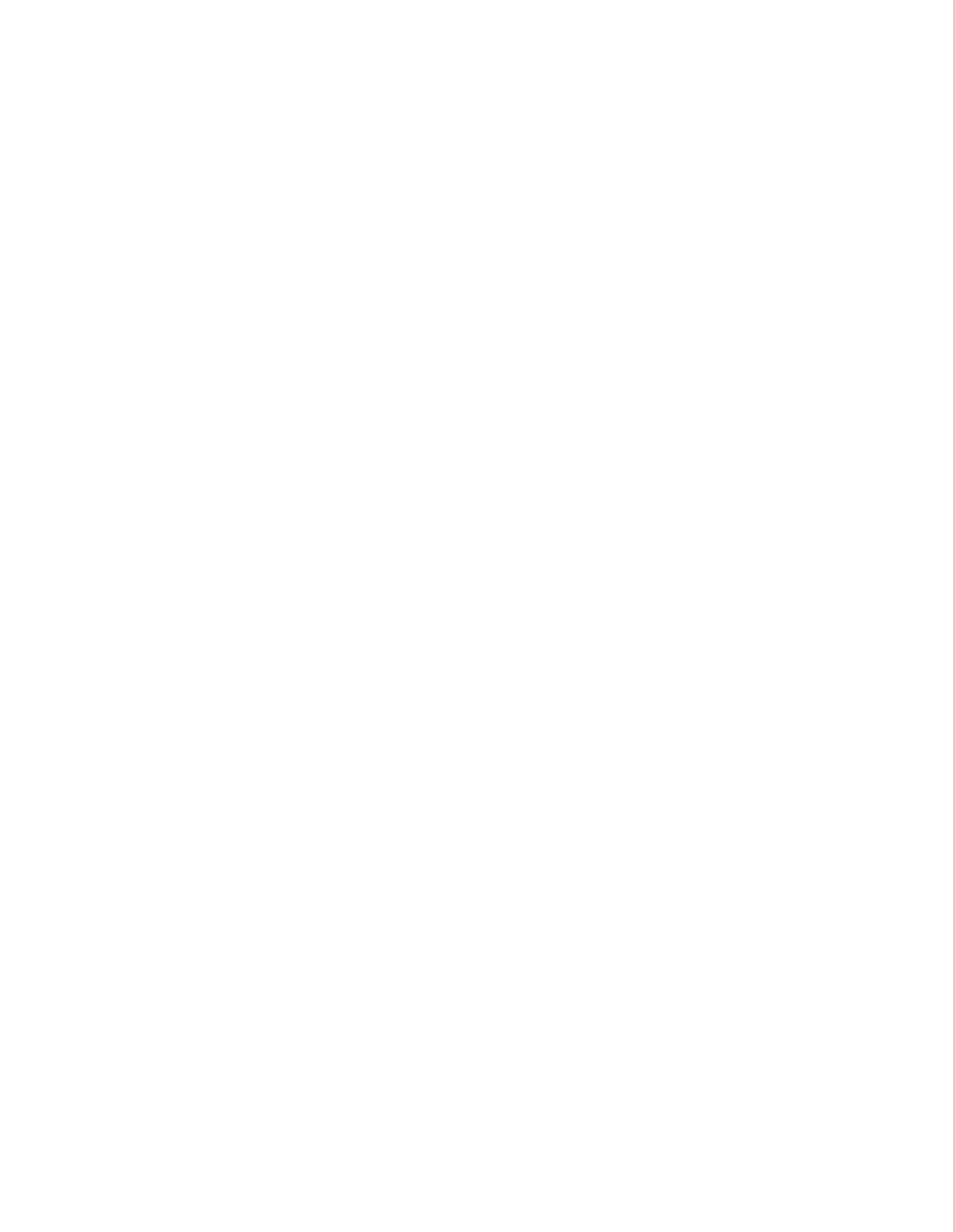

# Cocktails & Spirits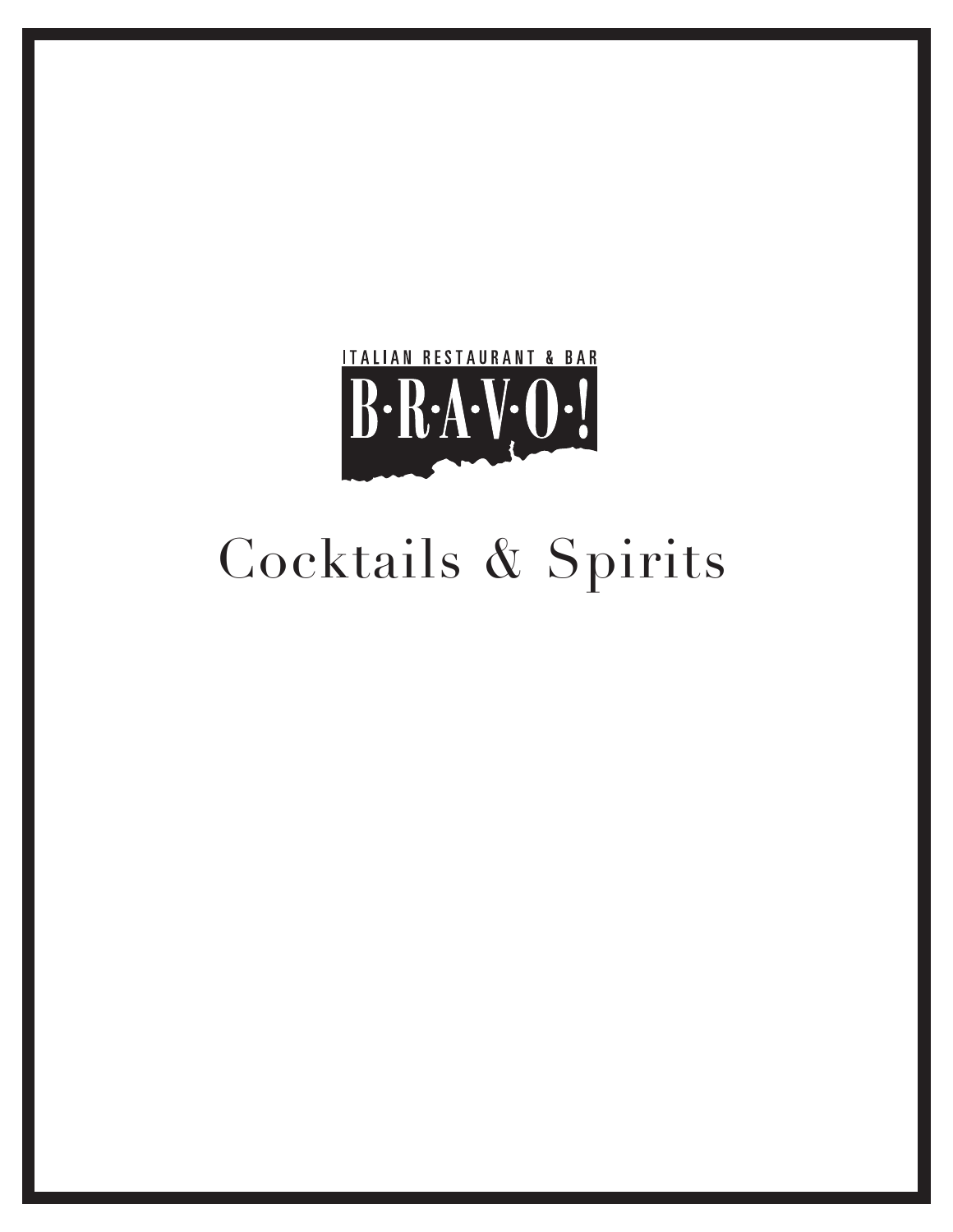

## ole fashioned...always in fashion

**12**

**SWEET TEA OLD FASHIONED**

Irish whiskey / sweet tea syrup / lemon bitters / mint

### **REMODELED OLD FASHIONED**

Four Roses Small Batch Bourbon / Pierre Ferrand Dry Curacao / orange bitters / simple syrup

#### **FLORAL OLD FASHIONED**

Tenjaku Japanese Whisky / jasmine liquor / lavender and orange bitters

**J BUM**

Bumbu Rum / simple syrup / orange bitters

**CREOLE OLD FASHIONED**

Maker's Mark bourbon / simple syrup / Angostura bitters / orange bitters | creole bitters

**TRADITIONAL OLD FASHION**

Whiskey / simple syrup / Angostura bitters / Luxardo cherry / orange slice / splash of soda

### adult shakes

### **12**

**PECAN FREEZE** (blended) Cathead Pecan / Frangelico / Amaretto / splash milk / vanilla ice cream

> **CARAMEL APPLE FLOAT** (blended) Peach brandy / vanilla ice cream / topped with caramel

**PEANUT BUTTER CUP** (blended) Peanut butter whiskey / chocolate / vanilla ice cream.

**SHANKY'S BOOT SLIPPER** (shaken) Shanky's Whip / espresso / Buffalo Trace bourbon cream / Kahlua / Tuaca

**SALTED CARAMEL CHOCOLATE SHAKE** (blended) Salted Caramel whiskey / double chocolate vodka / ice cream

> **BUTTERSCOTCH APPLE PRALINE** (shaken) butterscotch / praline liquor

> > April 5, 2022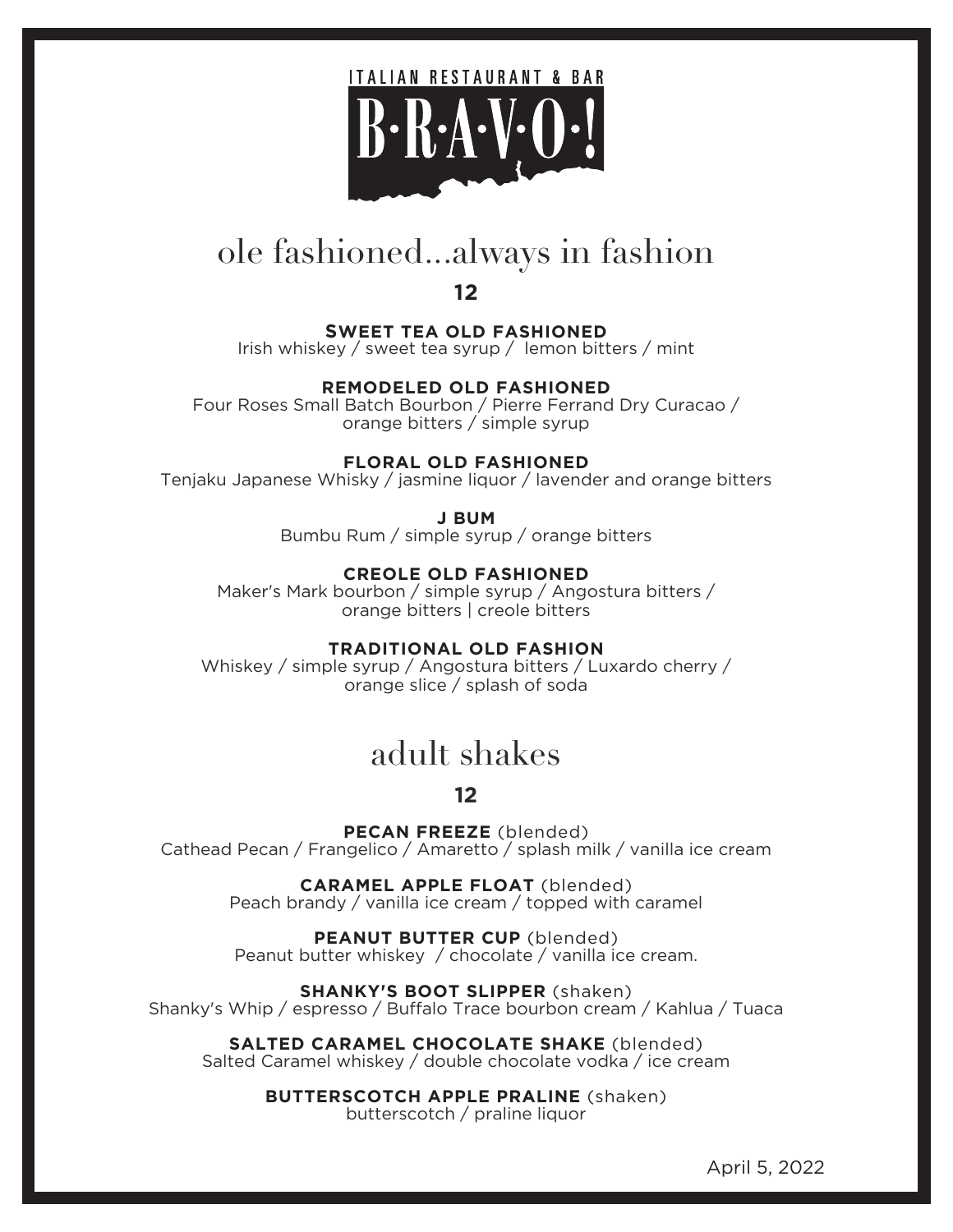

### created cocktails

**12**

**PEACH MOJITO** Rum / peach puree / peach syrup / lime / mint

### **RASPBERRY LAVENDER LEMON DROP**

vodka / triple sec / raspberry purée / lavender syrup

### **STRAWBERRY BASIL PIMM'S CUP**

cucumber vodka / Pimm's / sweet tea syrup / lemon / basil / ginger ale

### **APPLE RYE 95**

apple infused rye / lemon / simple syrup / bubbles

### **ROSE MARGARITA**

Reposado tequila / Ancho Reyes Pablano / rose syrup / lime juice / orange juice

### **FLYING KITTY**

Cathead Bitter Orange vodka / Luxardo marachino / Créme de Violette / lemon juice

### **CATILLAC SEVILLE**

Cathead Honeysuckle / Tanqueray Seville Orange / lemon / simple syrup / splash of bubbles

### **BLUEBERRY PALOMA**

blueberry infused tequila / grapefruit juice / lime juice / orange juice / simple syrup

> **SPICY MARGARITA** jalapeno tequila / ancho reyes chili / lime

### **TIKI ALL DAY**

banana bourbon / Shankey's Whip / peach schnapps / pineapple juice / coconut cream

April 5, 2022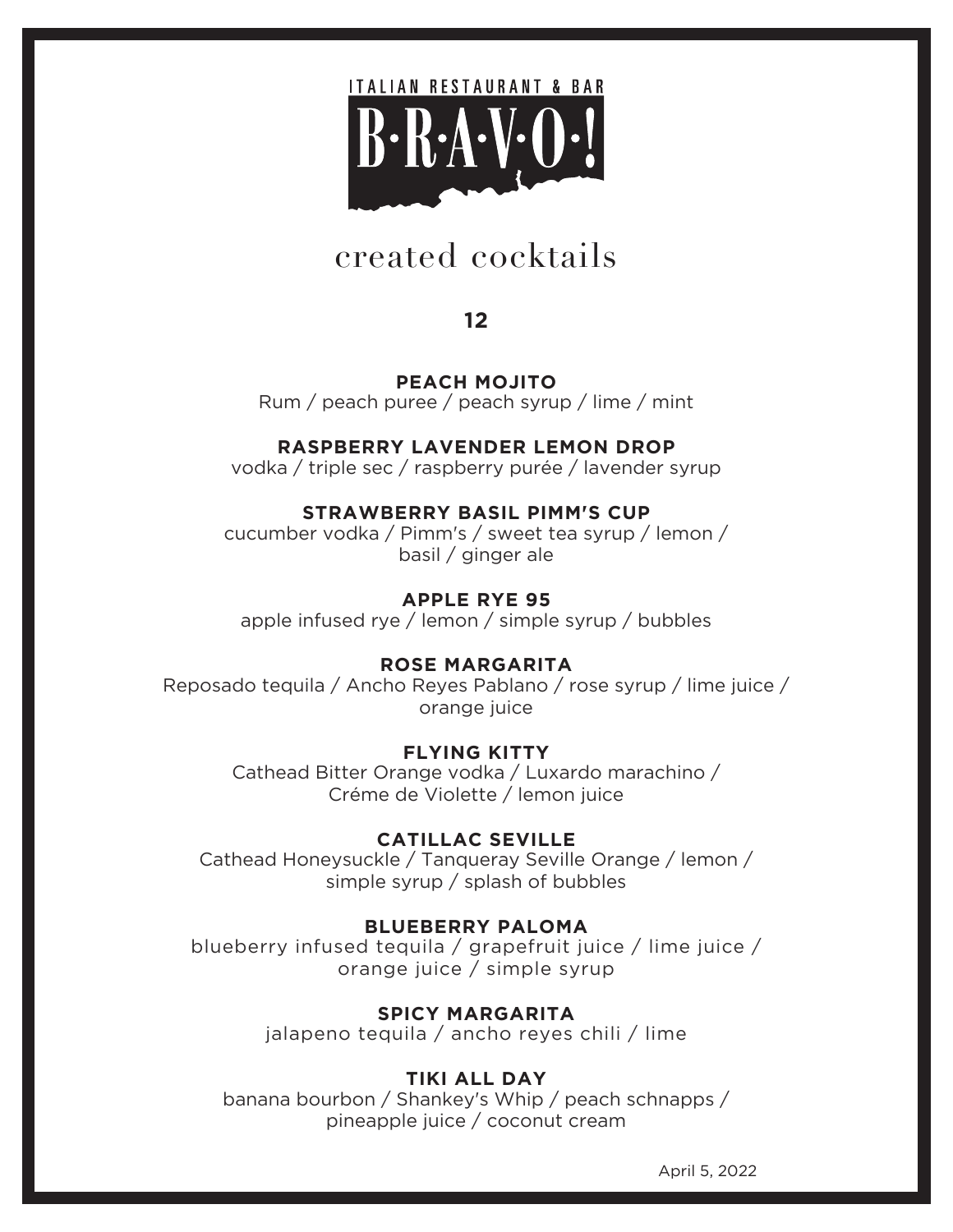

### temperance beverages

#### **7**

No matter why you're not drinking alcohol, we believe that you deserve a delicious, complex drink. Our bartenders have enjoyed creating these beverages just for you. Enjoy! And feel free to share ideas for more. -**THE BRAVO! TEAM**

#### **ESPRESSO NOTINI**

Seedlip Spice Non-Alcoholic Spirit with sweetened espresso makes this a delicious take on the classic 'tini.

#### **IN FULL BLOOM**

Seedlip's Grove 42 Non-Alcoholic Spirit shines with the flavors of ginger, orange spice, and lemongrass in this refreshing twist.

#### **COOL RUSH BLAST**

This bright, crisp Pacific cooler contains white cranberry juice, sweet & sour, and ginger beer.

#### **NOJITO**

All of the refreshing mint and lime you love with none of the rum. Made with a touch of honey simple syrup.

#### **UNPICKLED**

Seedlip Non-Alcoholic Garden Spirit combines with lemon and apple juices for pickle juice taste on the front and a bright, sweet pea-cucumber lemon finish.

#### **THINK PINK ROSES**

Soft and sweetened pink grapefruit with savory rosemary.

### mocktails

#### **5**

#### **BERRY LEMONADE**

raspberry syrup / sweet & sour / simple syrup / lemon wedge

**MISSMOSA** sparkling grape / orange juice / orange wheel

#### **MONTEGO BAY**

orange juice / pineapple juice / club soda / grenadine / cherry

#### **FALL PUNCH**

cranberry juice / orange juice / vanilla Torani / lemon wedge

#### **SUNSET COOLER**

orange juice / cranberry juice / ginger ale / club soda / orange wheel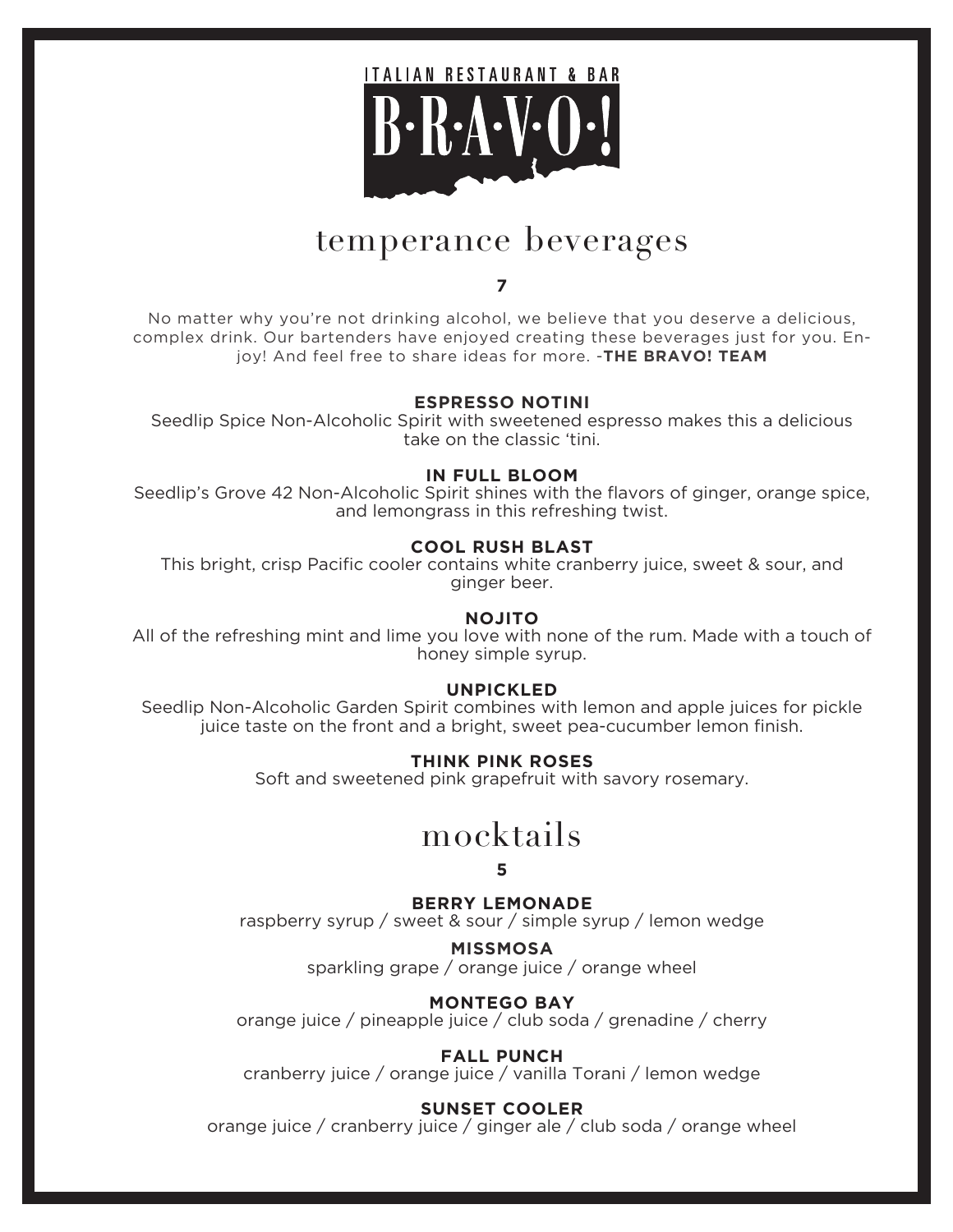### spirits

#### **VODKA**

Absolut Absolut Elyx American Harvest - Organic Belvedere Cathead - MS Made Cathead Honeysuckle - MS Made Cathead Pecan - MS Made Chopin - Gluten-Free Cîroc - Gluten-Free Grey Goose - Gluten-Free Hangar 1 Ketel One Ketel One Citron Stoli Stoli Elit Tito's - Gluten-Free

#### **GIN**

Aviation Beefeater Bols Genever Bombay Sapphire Bristow - MS Made Drumshanbo Gunpowder Irish Gin Hendrick's McQueen & The Violet Fog Monkey 47 Royal Dock Seersucker Tanqueray Uncle Val's

#### **RUM**

Captain Morgan Spiced Cruzan 151 Diplomatico Reserva Don Q 151 Flor de Caña 7 yr. Grand RSV Flor de Caña Extra Secco Kirk & Sweeney 12 yr Kirk & Sweeney 18 yr Kraken Black Spiced Myer's Dark Plantation Pineapple Plantation 3 Stars

#### **SCOTCH**

Ardbeg 10 yr Balvenie 12 yr DoubleWood Balvenie 14 yr Caribbean Cask Chivas - Blended Dewars 12 yr - Blended Glenfiddich 12 yr Glenfiddich 14 yr Glenlivet 12 yr Glenmorangie 10 yr Highland Park Highland Park Magnus J&B - Blended Johnnie Walker Red - Blended Johnnie Walker Black - Blended Johnnie Walker Ultimate 18 yr - Blended Lagavulin 10 yr Laphroaig 10 yr Macallan 12 yr Sherry Cask Macallan 15 yr Triple Cask Macallan 18 yr Sherry Cask Macallan No. 4 Edition Macallan Rare Monkey Shoulder - Blended Naked Grouse - Blended OBAN 14 yr

#### **TEQUILA**

Altos Reposado Altos Plata Agave de Cortes - Mezcal Ambhar Silver Ambhar Reposado Casa Noble Anejo Casa Noble Silver Casamigos Reposado Codigo Rosa Blanco Corralejo Anejo Creyente - Mezcal Don Julio 1942 Don Julio Blanco Don Julio Anejo El Mayor Blanco El Mayor Reposada Espolon Extra Anejo Maestro Dobel Milagro Patron Anejo Silver

#### **WHISKEY & BOURBON**

Angel's Envy Baker's Basil Hayden Blanton's Single Barrel Booker's Buffalo Trace Bulleit Bourbon Bulleit Rye Bulleit 10 yr Bushmill's Irish Clyde May's Crown Royal Eagle Rare Four Roses Single Barrel Four Roses Small Batch Gentleman Jack George Dickel No. 8 Jack Daniel's Jameson Jefferson's Small Batch Jefferson's Ocean Knappogue Castle 12 yr Knob Creek Knob Creek Rye Knob Single Barrel Larceny Maker's Mark Maker's Mark 46 Masterson's 10 yr Michter's Bourbon Michter's Rye Michter's Whiskey Old Soul Bourbon - MS Made Rich Grain Bourbon - MS Made Russel's RSV Stillhouse Black Bourbon Stranahan's Colorado Tullamore Dew Wild Turkey Wild Turkey Master's Keep Willet Woodford RSV

#### **BRANDY/COGNAC**

Morin Calvados Courvoisier VS Grappa Hennessy VS Remy 1738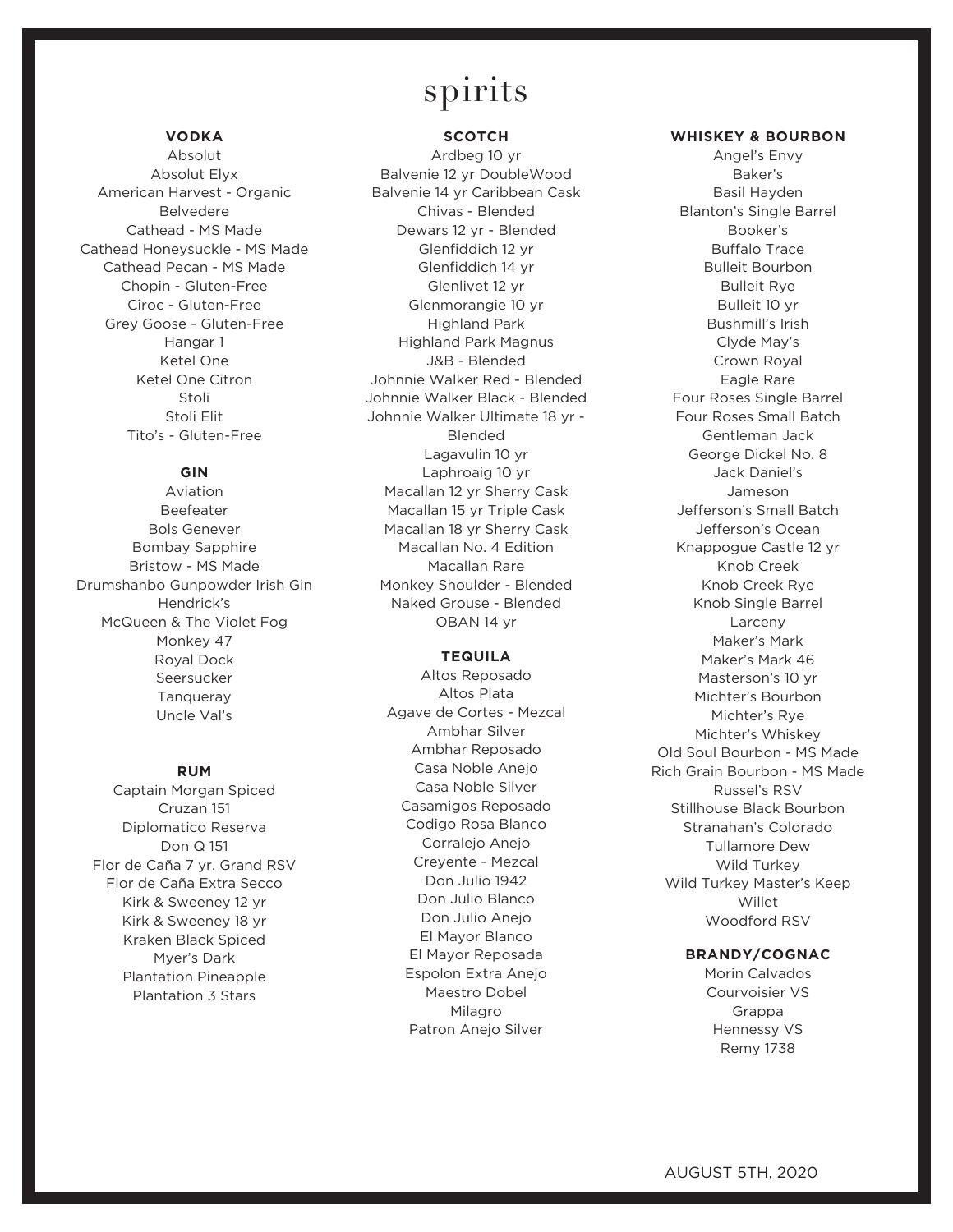

# Beer

MARCH 9, 2022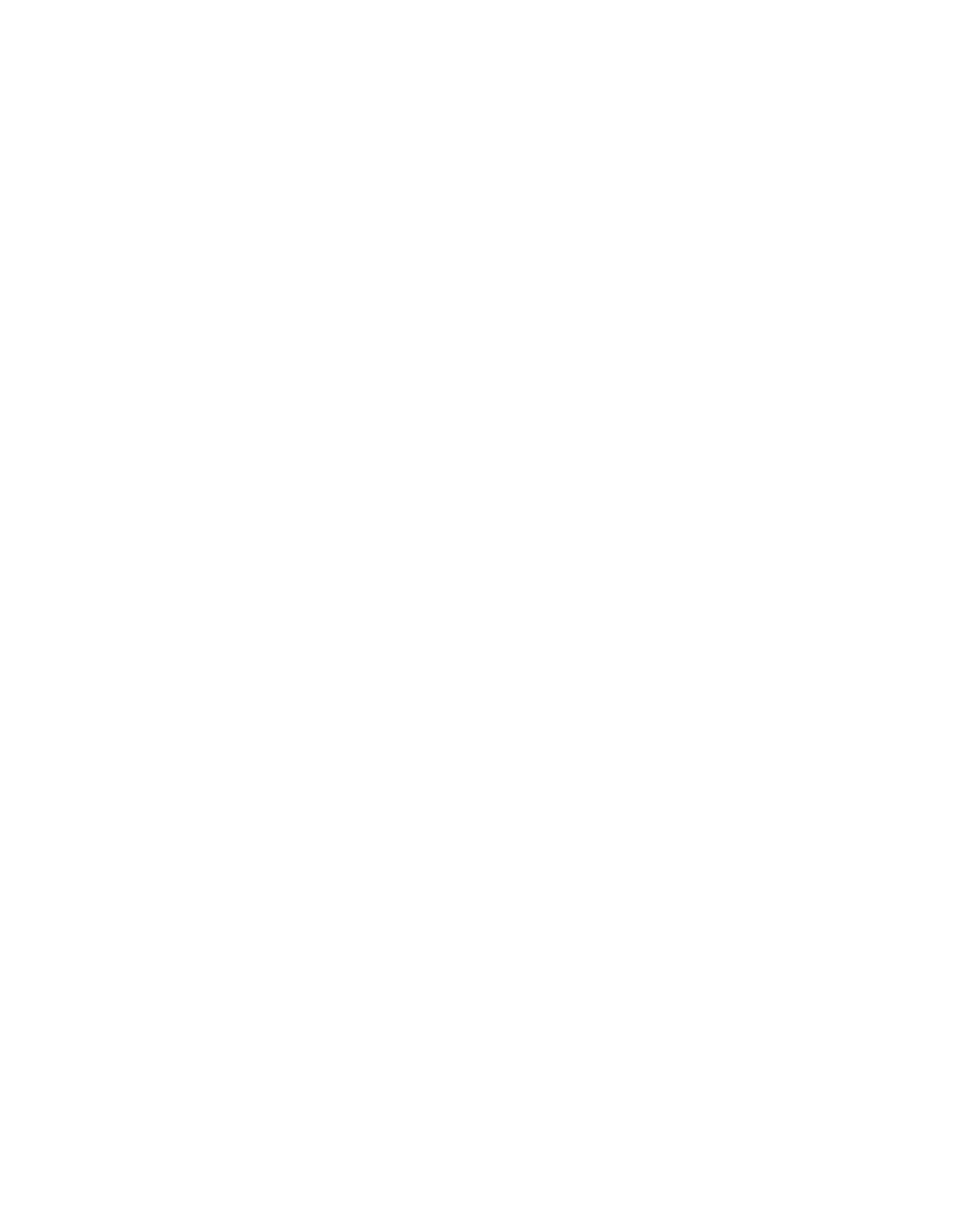### american classics

| <b>BUD LIGHT - ST. LOUIS, MO - AMERICAN LIGHT LAGER</b>             | 4.2%  | 3.50 |
|---------------------------------------------------------------------|-------|------|
| <b>BUDWEISER - ST. LOUIS, MO - AMERICAN LAGER</b>                   | 5%    | 3.50 |
| <b>COORS LIGHT - GOLDEN, CO - AMERICAN LIGHT LAGER</b>              | 4.2%  | 3.50 |
| MICHELOB ULTRA - ST. LOUIS, MO - AMERICAN LIGHT LAGER               | 4.2%  | 4.00 |
| MILLER LITE - MILWAUKEE, WI - AMERICAN LIGHT LAGER                  | 4.17% | 3.50 |
| SOUTHERN PROHIBITION LIGHT - HATTIESBURG. MS - AMERICAN LIGHT LAGER | 3.9%  | 3.50 |
| YUENGLING LAGER - POTTSVILLE, PA - AMERICAN AMBER                   | 4.5%  | 4.00 |
|                                                                     |       |      |

 **ABV PRICE**

 **ABV PRICE**

### american craft

**BLUE MOON - DENVER, CO - BELGIAN WITBIER 5.4% 6.00 COLSONS GOLDEN ALE - KILN, MS - AMERICAN BLONDE ALE 4.6% 6.00 ELYSIAN SPACE DUST - SEATTLE, WA - AMERICAN IPA 8.2% 6.00 NEW BELGIUM FAT TIRE - FORT COLLINS, CO - AMERICAN AMBER 5.2% 6.00 SOUTHERN PROHIBITION CROWD CONTROL - HATTIESBURG, MS - NEW ENGLAND IPA 8% 6.00 YAZOO GERST AMBER - NASHVILLE, TN - GERMAN ALTBIER 5.1% 6.00** WICKED WEED COASTAL LOVE - ASHVILLE, NC- HAZY IPA **6.000 CONSUMED METAL METAL METAL METAL METAL METAL METAL METAL YELLOWHAMMER CHEATIN' HEART - HUNTSVILLE, AL - AMERICAN IPA 6.2% 6.00 YELLOWHAMMER MIRACLE WORKER - HUNTSVILLE, AL - BELGIAN TRIPEL 9% 7.00**

### international

|                                                                     | <b>ABV</b> | <b>PRICE</b> |
|---------------------------------------------------------------------|------------|--------------|
| CHIMAY - BLUE - BELGIUM - DARK TRAPPIST ALE                         | 9%         | 10.00        |
| <b>DUVAL SINGLE FERMENTED - BELGIUM - BELGIAN STRONG GOLDEN ALE</b> | 6.8%       | 8.00         |
| <b>HEINEKEN - UNITED KINGDOM - EUROPEAN PALE LAGER</b>              | 5%         | 6.00         |
| LA CHOUFFE BLOND - BELGIUM - BELGIAN STRONG GOLDEN ALE              | 8%         | 9.00         |
| NEWCASTLE BROWN ALE- PETALUMA, CA - BROWN ALE                       | 4.7%       | 5.00         |
| PERONI-NASTRO AZZURRO - ROME, ITALY - EUROPEAN PALE LAGER           | 5.1%       | 6.00         |
| STELLA ARTOIS - BELGIUM - EUROPEAN PALE LAGER                       | 5%         | 6.00         |
| <b>MODELO ESPECIAL - MEXICO</b>                                     | 5%         | 6.00         |

### seasonal - seltzers - gluten free

| CATHEAD - CRANBERRY, LIMEADE, SATSUMA MANDARIN, AND STRAWBERRY LEMONADE | 5%   | 5.00 |
|-------------------------------------------------------------------------|------|------|
| <b>HIGH NOON</b>                                                        | 4.5% | 4.50 |
| <b>GHOST RIVER - SEASONAL - MEMPHIS, TN</b>                             |      |      |
| SAM ADAMS - SEASONAL - BOSTON, MA                                       |      |      |
| STONE DELICIOUS - GLUTEN FREE - IPA                                     | 7.7% | 6.00 |
| YELLOWHAMMER - SEASONAL- HUNTSVILLE, AL                                 |      |      |

non-alcoholic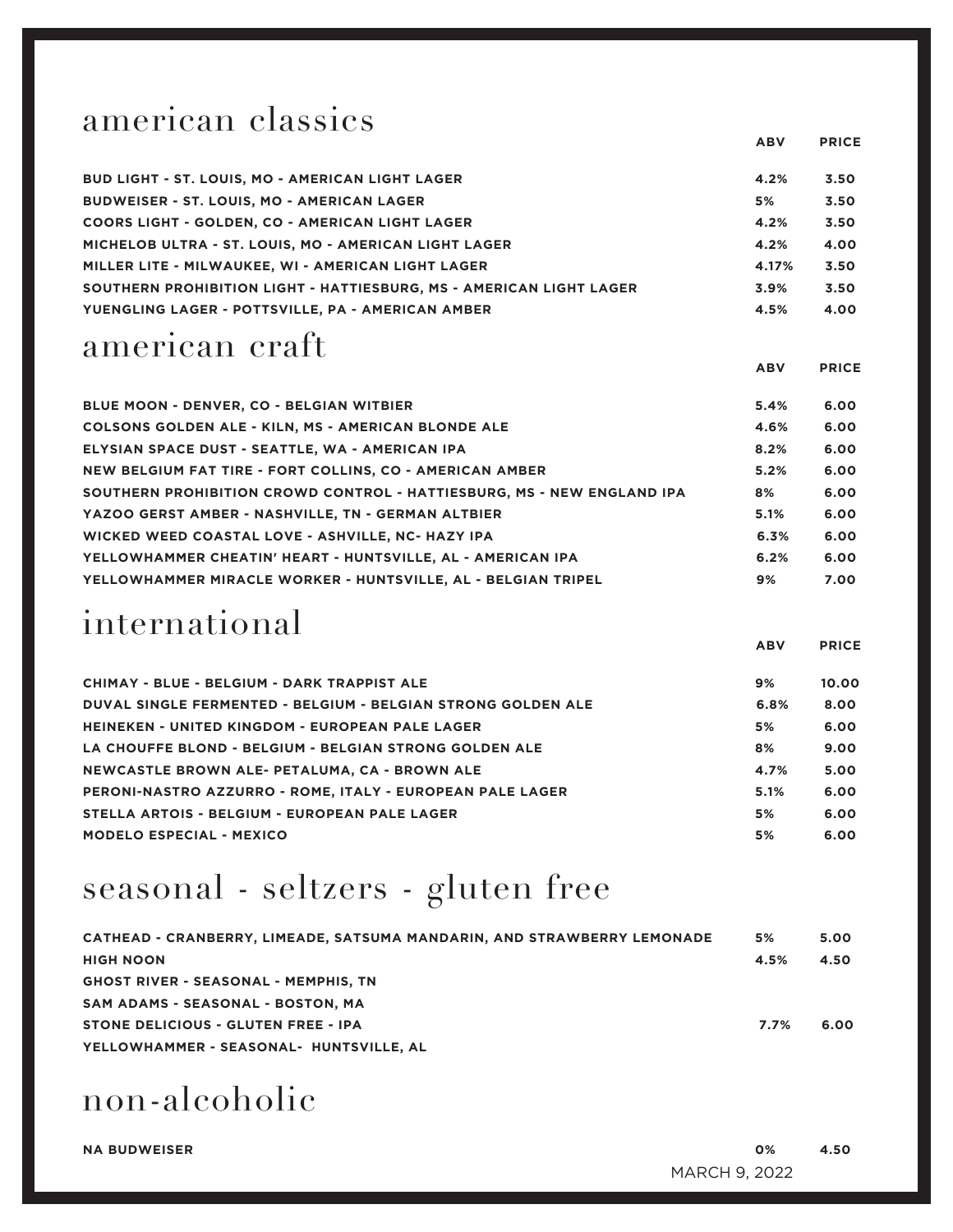

Wine

June 23, 2022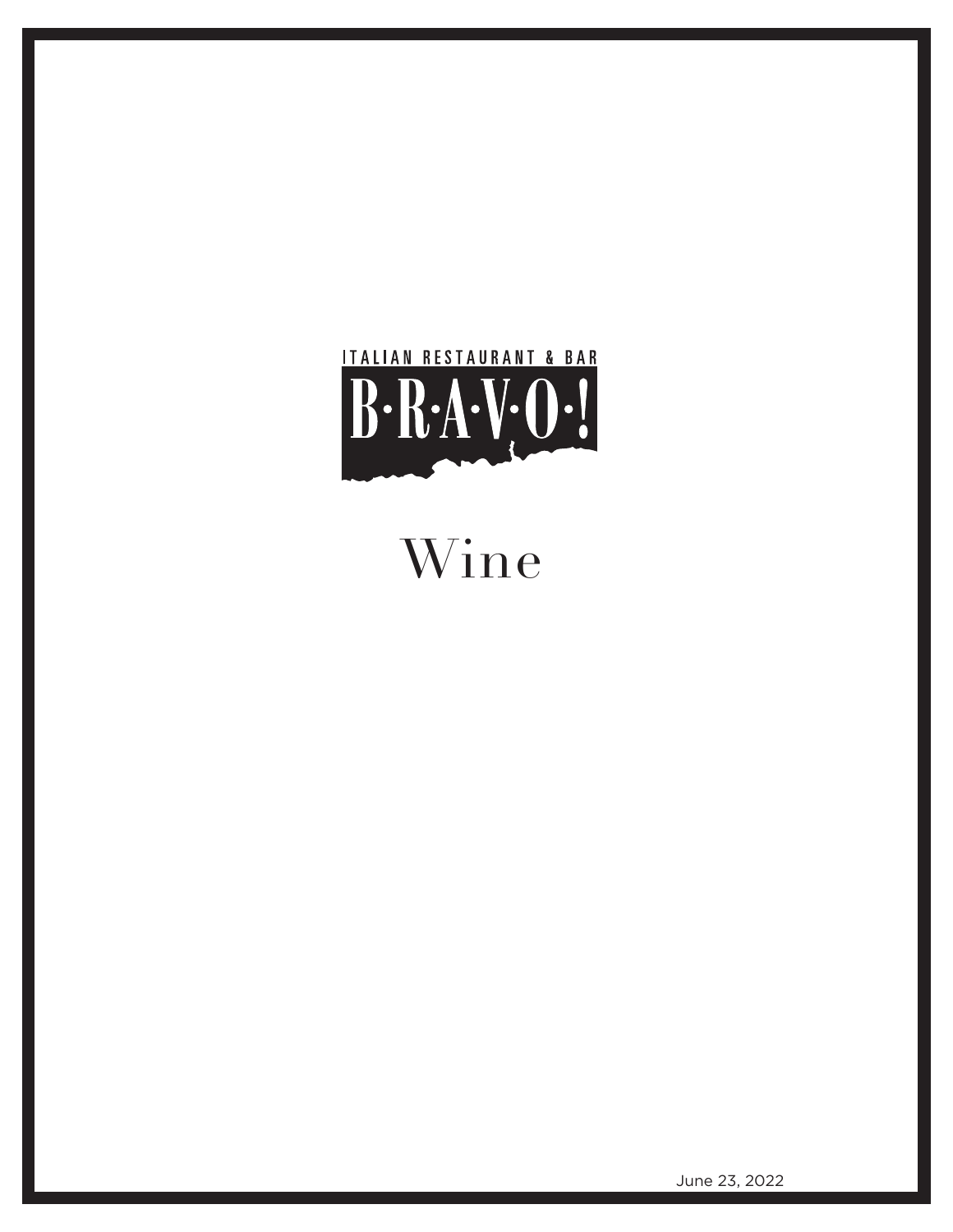

# wine by the glass

# whites, rose, and sparkling

| NOVELLUM CHARDONNAY - ROUSILLON, FRANCE<br>Balanced oak flavors, and round mouth feel, ripe tropical fruit, suited nicely with heavy white<br>meat dishes              | 8.50              |
|------------------------------------------------------------------------------------------------------------------------------------------------------------------------|-------------------|
| DR LOOSEN RIESLING - QBA, MOSEL, DE<br>Aromatic, crisp, stone fruit, tangerine and candied lemon. Lighter bodied sweeter style                                         | 8                 |
| WHITEHAVEN SAUVIGNON BLANC - MARLBOROUGH<br>Racy acidity, bright fruit, crisp and lingering palate. Perfect for spring vegetables and salads                           | 10.50             |
| SEAN MINOR "SONOMA COAST", CHARDONNAY - SONOMA COUNTY, CA<br>Lengthy ripe tropical fruit on the palate in line with cedar compliments. Medium bodied and dry.          | $12 \overline{ }$ |
| CIELO PINOT GRIGIO - DELLE VENEZIE, IT<br>Light and easy to drink, "The fruit, the whole fruit and nothing but the fruit"                                              | 8                 |
| CASASMITH "VINO" PINOT GRIGIO - COLUMBIA VALLEY, WA<br>Defined acidity, more tart fruit character, dry and light                                                       | 8                 |
| BELSTAR PROSECCO - VALDOBBIADENE, ITALY<br>Light, dry & elegant with tight bubbles; clean fruit with the nuance of almonds                                             | 9                 |
| <b>NAVERAN BRUT ROSADO - CAVA, SPAIN</b><br>60% Pinot Noir/40% Parellada; persistent bubbles & fresh strawberry & citrus notes stay long<br>on the palate              | 10                |
| BROWN ESTATES "HOUSE OF BROWN", CHARDONNAY - LODI, CA<br>Tart to ripe tropical fruit character and medium body. True expression of Lodi fruit in a glass.              | 10.50             |
| DOMAINE FRANK MILLET SANCERRE - LOIRE VALLEY, FR<br>Round mouthfeel and lengthy elegant palate, honeyed melon, apricot, candied lemon with<br>edgy acidity to boot.    | $12 \overline{ }$ |
| GABRIELSKLOOF, CHENIN BLANC - BOT RIVER WO, ZA<br>Rich stone fruit flavors balanced with anise and oaky undertones, good pairing for spicy<br>cream sauces             | 11.50             |
| THREE BY WADE - ROSE, CALIFORNIA<br>Proprietary California blend that is bright and fresh, crisp melon and ripe raspberry flavors<br>liven up a dry expression of Rose | 11.50             |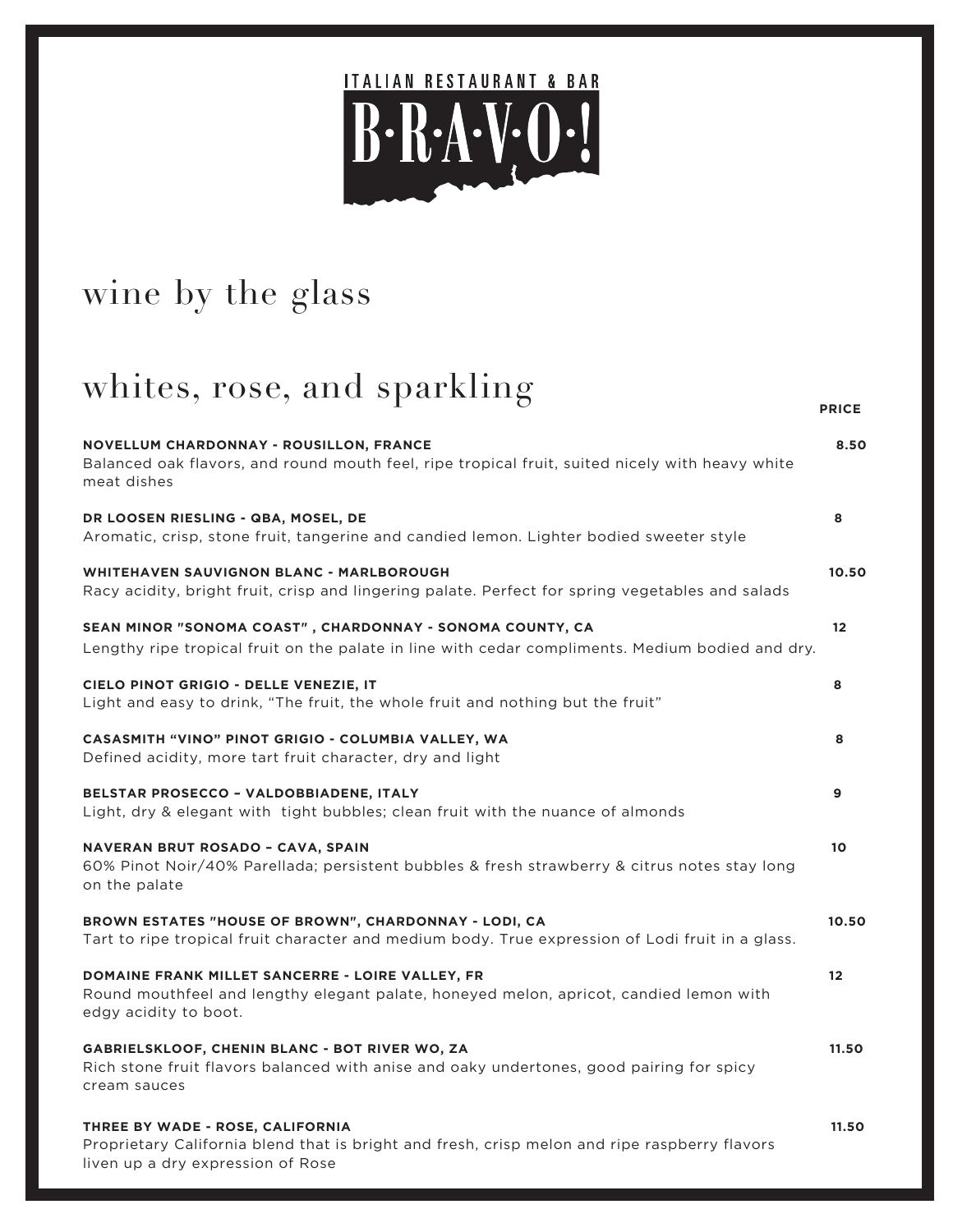

# wine by the glass **(CONTINUED)**

### reds *PRICE* **BABYLONSTOREN "SOETMELKSVLEI" RED BLEND - SIMONSBERG-PAARL, ZA 8** Opulent, rich, red blend with significant spice from oak aging. Full bodied and great for heavier dishes **HORIZON DE BICHOT, PINOT NOIR - LIMOUX, LAGUEDOC, FR 9.50** Concentrated red fruit flavors backed by savory herbs and lengthy earthiness, dry and medium bodied **SMITH AND HOOK CABERNET SAUVIGNON - CENTRAL COAST, CA 11 11** Full bodied and dry, ripe black currant and cassis with cedar notes and smooth tannins **KATE ARNOLD CABERNET SAUVIGNON - WASHINGTON STATE 12** Ripe blackberry and cocoa, full bodied lingering tannins and oak appearance throughout **MONSANTO CHIANTI CLASSICO RISERVA - ITALY 14** Bold & elegant; flavors of black currant, cherry, spice & herb; fine complexity with a long finish **CUNE RIOJA RED BLEND - CRIANZA, RIOJA ALTA, ES 9** Tart red Raspberry, with a peppery zip and lengthy acidity and gripping tannins **SEGHESIO ZINFANDEL – SONOMA COUNTY, CA 14** Bouquet of cedar, spice & ripe berries; bold & rich flavors of blueberry & plum; light tannins & juicy acidity **SUSANA BALBO MALBEC – MENDOZA, ARGENTINA 12** Enticing notes of black cherries, plum & black pepper; long, velvety finish **DUCOURT CHATEAU BRIOT BORDEAUX RED BLEND - BORDEAUX, FR 8** Powerful Tannins and Blackberry and Currant, smoky herb, full body and long finish **PLANET OREGON, PINOT NOIR, WILLAMETTE VALLEY, OR 11** 11 Medium bodied and ripe red fruit with complimentary acidity, great match for red sauces.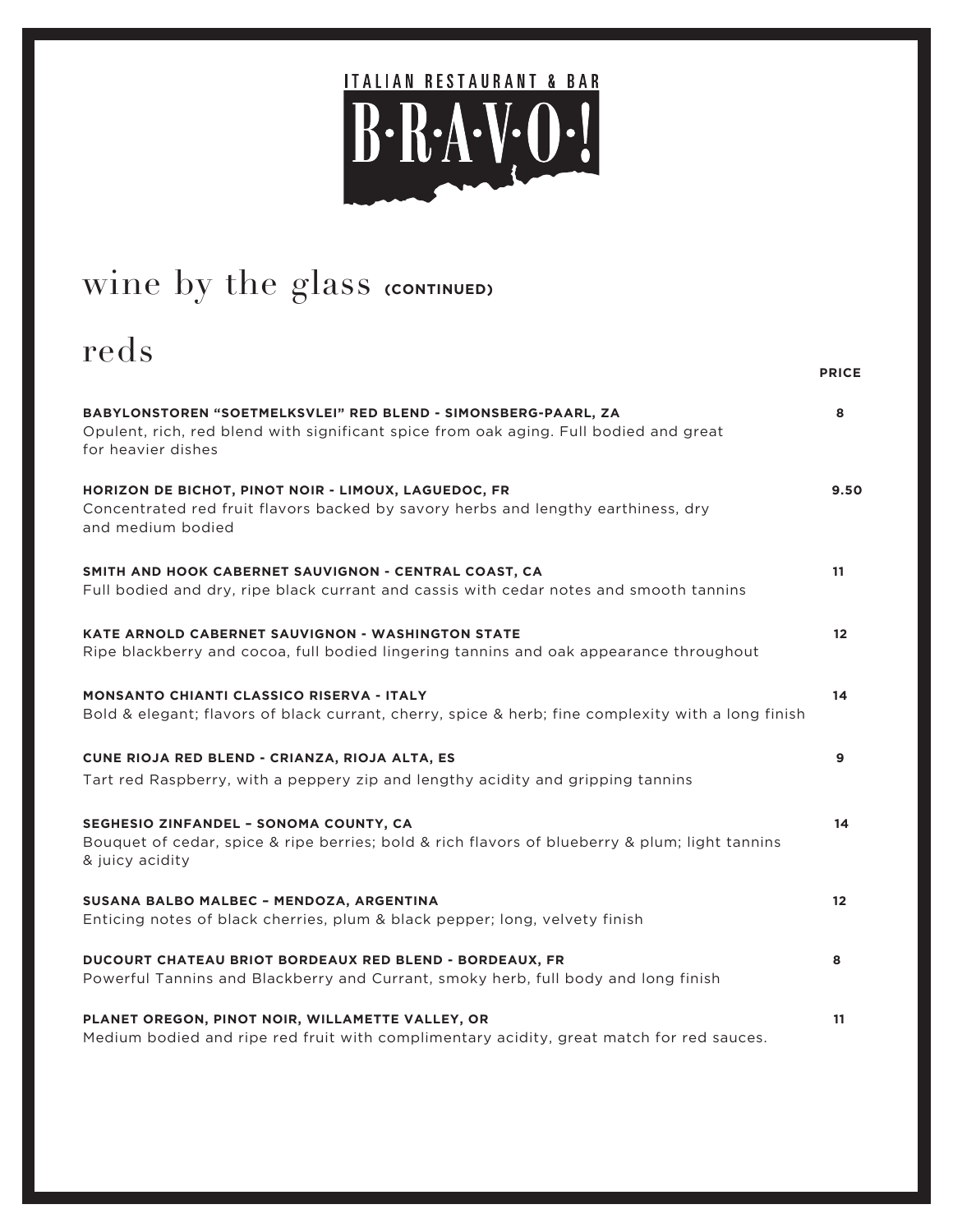

# half-bottles

# whites

|                                                                           | VINIMUL FRIUL |    |
|---------------------------------------------------------------------------|---------------|----|
| <b>KENDALL-JACKSON CHARDONNAY - VINTNER'S RESERVE - CALIFORNIA</b>        | 2019          | 19 |
| A TO Z PINOT GRIS - OREGON                                                | 2018          | 22 |
| HONIG SAUVIGNON BLANC - NAPA COUNTY/LAKE COUNTY/SOLANO COUNTY, CALIFORNIA | 2019          | 25 |
| <b>PASCAL JOLIVET SANCERRE - LOIRE VALLE, FRANCE</b>                      | 2018          | 59 |

# red

|                                                                        | VINTAGE PRICE |     |
|------------------------------------------------------------------------|---------------|-----|
| PEDRONCELLI CABERNET SAUVIGNON - SONOMA COUNTY, CA                     | 2017          | 19  |
| ALEXANDER VALLEY "SIN ZIN" ZINFANDEL - SONOMA COUNTY. CA               | 2018          | -22 |
| CRISTOM PINOT NOIR - MT. JEFFERSON CUVEE - WILLAMETTE VALLEY, OR       | 2019          | 44  |
| PRIDE MOUNTAIN VINEYARD MERLOT - NAPA COUNTY/SONOMA COUNTY, CALIFORNIA | 2017          | 55  |

sparkling

 **VINTAGE PRICE**

| <b>ZONIN PROSECCO (187 ML) - ITALY</b>                           | <b>NV</b> |     |
|------------------------------------------------------------------|-----------|-----|
| ALBERT BICHOT, CRÉMANT DE BOURGOGNE, BRUT RESERVE - BURGUNDY, FR | <b>NV</b> | 59. |
| <b>VEUVE CLICQUOT BRUT "YELLOW LABEL" - CHAMPAGNE, FRANCE</b>    | <b>NV</b> | 66. |
| LAURENT-PERRIER BRUT - CHAMPAGNE, FRANCE                         | <b>NV</b> | 72. |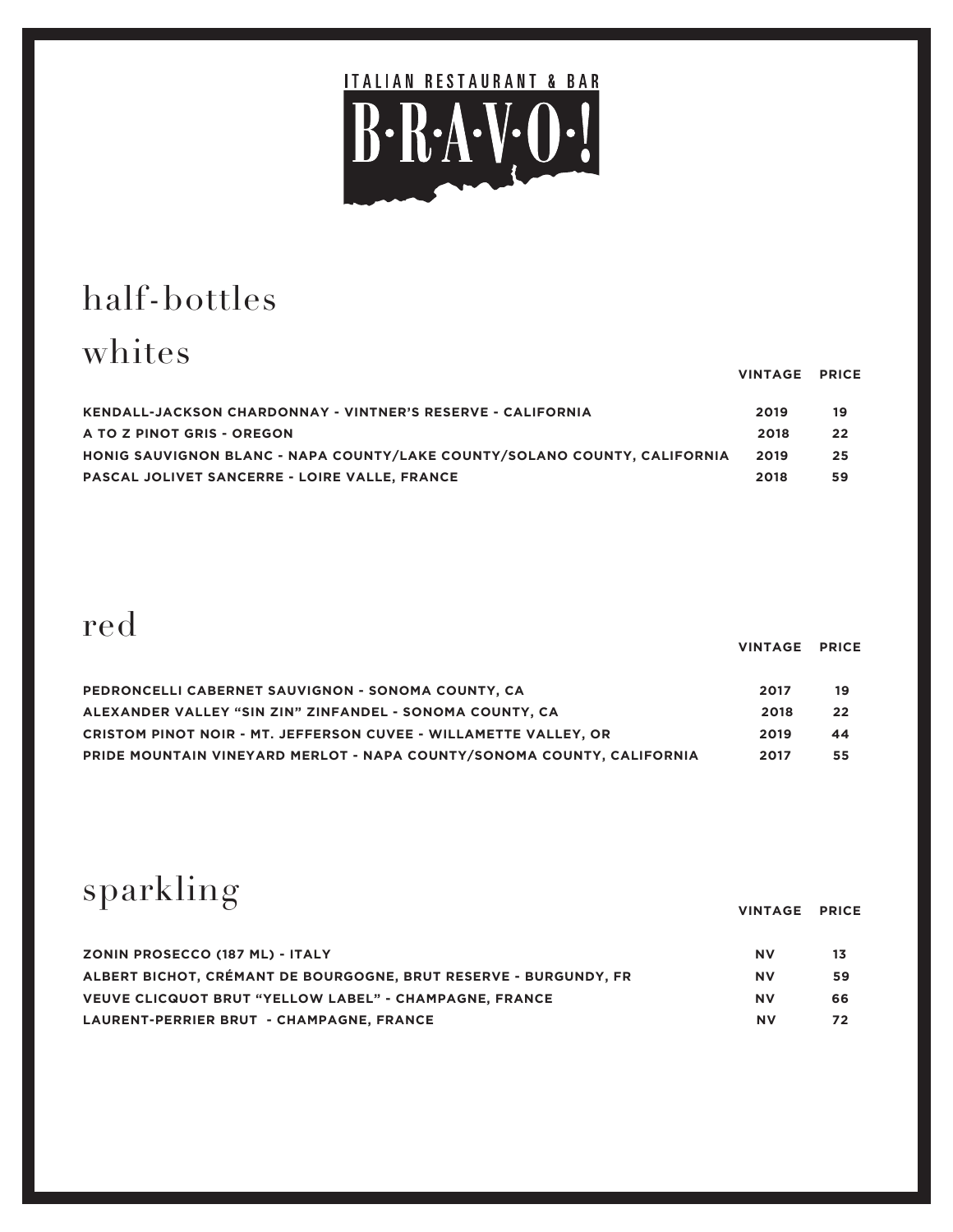

# chardonnay

 **VINTAGE PRICE**

| <b>NOVELLUM - ROUSSILLON, FRANCE</b>                                     | 2017 | 30 |
|--------------------------------------------------------------------------|------|----|
| A TO Z (UNOAKED) - OREGON                                                | 2018 | 32 |
| LOUIS JADOT, CHARDONNAY - BEAUNE, BURGUNDY, FR                           | 2020 | 34 |
| <b>KENDALL JACKSON, CHARDONNAY - CALIFORNIA, US</b>                      | 2019 | 36 |
| CHEHALEM "INOX" (UNOAKED) - WILLAMETTE VALLEY, OREGON                    | 2020 | 37 |
| REVELRY VINTERS - COLUMBIA VALLEY, WASHINGTON                            | 2018 | 38 |
| <b>HORIZON DE BICHOT - FRANCE</b>                                        | 2018 | 41 |
| CHAMISAL, CHARDONNAY - MONTEREY-SAN LUIS OBISPO COUNTY, CA               | 2020 | 42 |
| SONOMA-CUTRER - RUSSIAN RIVER RANCHES - RUSSIAN RIVER VALLEY, CALIFORNIA | 2017 | 42 |
| VIGNERONS DE BUXY COTE CHALONNAISE - BURGUNDY, FRANCE                    | 2018 | 43 |
| ALBERT BICHOT - VIRE-CLESSE, BURGUNDY, FR                                | 2020 | 50 |
| ADELSHEIM - WILLAMETTE VALLEY, OREGON                                    | 2016 | 51 |
| MELVILLE - SANTA RITA HILLS, CALIFORNIA                                  | 2014 | 56 |
| SADDLEBACK CELLARS - NAPA VALLEY, CALIFORNIA                             | 2019 | 65 |
| <b>CROSSBARN (BY PAUL HOBBS) - SONOMA COAST, CA</b>                      | 2019 | 68 |
| JORDAN - RUSSIAN RIVER VALLEY - SONOMA COUNTY, CA                        | 2018 | 72 |

# sauvignon blanc

|                                                                    | <b>VINTAGE</b> | <b>PRICE</b> |
|--------------------------------------------------------------------|----------------|--------------|
| <b>KATE ARNOLD - CALIFORNIA</b>                                    | 2020           | 28           |
| <b>MOUNT RILEY - MARLBOROUGH, NEW ZEALAND</b>                      | 2020           | 31           |
| <b>OUTER SOUNDS - MARLBOROUGH, NEW ZEALAND</b>                     | 2019           | 31           |
| LE PETIT COQUEREL - WALNUT WASH VINEYARD - NAPA VALLEY, CALIFORNIA | 2019           | 38           |
| SLO DOWN "SLO JAMS" - HORSE HEAVEN HILLS, WA                       | 2020           | 39           |
| <b>EMMOLO - NAPA VALLEY, CALIFORNIA</b>                            | 2020           | 39           |
| WHITEHAVEN - MARLBOROUGH, NEW ZEALAND                              | 2020           | 40           |
| WHITEHALL LANE - RUTHERFORD - NAPA VALLEY, CA                      | 2019           | 42           |
| DOMAINE FRANK MILLET. SANCERRE - LOIRE VALLEY. FR                  | 2020           | 47           |
| LAPORTE "LA COMTESSE" SANCERRE - LOIRE VALLEY. FR                  | 2020           | 80           |
|                                                                    |                |              |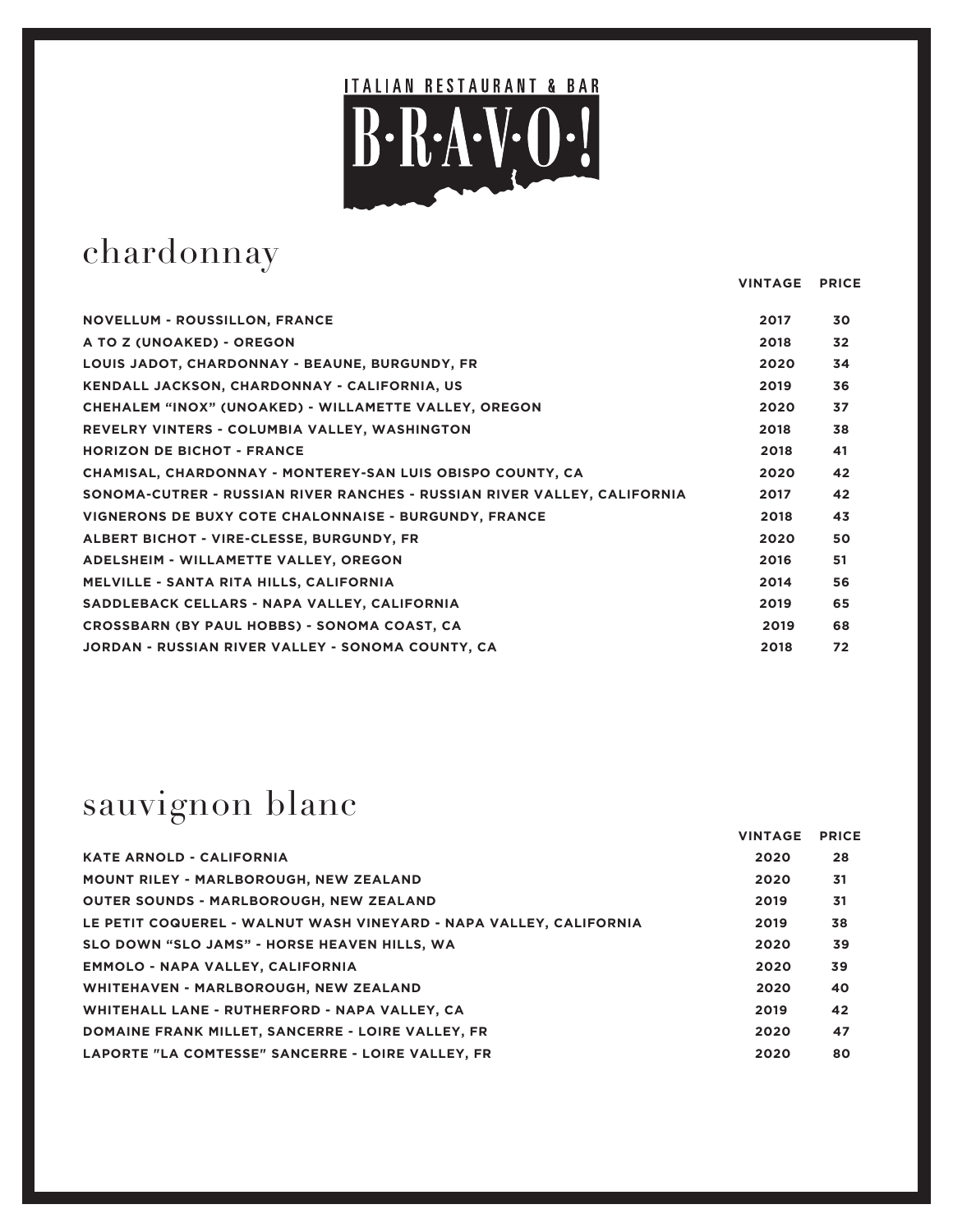

### other whites/white blends

| <b>BROADBENT VINHO VERDE - PORTUGAL</b>                                | <b>NV</b> | 21 |
|------------------------------------------------------------------------|-----------|----|
| CAVE DES POMEROLS PICPOUL DE PINET - FRANCE                            | 2018      | 26 |
| DR. LOOSEN "DR.L" RIESLING - MOSEL, GERMANY                            | 2019      | 26 |
| HERENCIA ALTES GARNACHA BLANCA (ORGANIC) - TERRA ALTA, SPAIN           | 2019      | 28 |
| <b>FRANCO SERRA GAVI - ITALY</b>                                       | 2019      | 30 |
| DR. HERMANN "DR. H" RIESLING - MOSEL, GERMANY                          | 2020      | 32 |
| PINE RIDGE CHENIN BLANC/VIOGNIER - CALIFORNIA                          | 2020      | 30 |
| CHATEAU L'OISELINIERE DE LA RAMEE - MUSCADET SEVRE ET MAINE - FRANCE   | 2018      | 33 |
| KLINKER BRICK GRENACHE BLANC - LODI, CALIFORNIA                        | 2020      | 33 |
| COLLILEVA, VERDICCHIO DEI CASTELLI DI - JESI DOC, MARCHE, ITALY        | 2020      | 36 |
| <b>BURGANS ALBARINO - RIAS BAIXAS, SPAIN</b>                           | 2017      | 38 |
| <b>MURGO ETNA BIANCO - ITALY</b>                                       | 2019      | 38 |
| SCHLOSS GOBELSBURG, GRUNER VELTLINER, KAMPTAL DAC, AT                  | 2020      | 38 |
| FIELD RECORDINGS "SKINS" (ORANGE WINE) - CENTRAL COAST, CA             | 2020      | 40 |
| SASSOREGALE, VERMENTINO - MAREMMA TOSCANA DOC, TUSCANY, ITALY          | 2020      | 41 |
| VON SCHLEINITZ DRY RIESLING "NITOR" - MOSEL, GERMANY                   | 2010      | 42 |
| COQUEREL VERDELHO - CALISTOGA, NAPA VALLEY, CALIFORNIA                 | 2021      | 43 |
| FIELD RECORDINGS "CHENIN" CHENIN BLANC - CENTRAL COAST, CA             | 2018      | 43 |
| TYRRELL'S SEMILLON - HUNTER VALLEY, AUSTRALIA                          | 2016      | 44 |
| CHATEAU GRAVILLE-LACOSTE - GRAVES BLANC - BORDEAUX, FRANCE             | 2019      | 45 |
| GABRIELSKLOOF, CHENIN BLANC - BOT RIVER WO, ZA                         | 2019      | 45 |
| <b>CRISTOM VIOGNIER - EOLA-AMITY HILLS - WILLAMETTE VALLEY, OREGON</b> | 2019      | 52 |
| DAVID & NADIA, "ARISTARGOS", WHITE BLEND - SWARTLAND WO, ZA            | 2016      | 75 |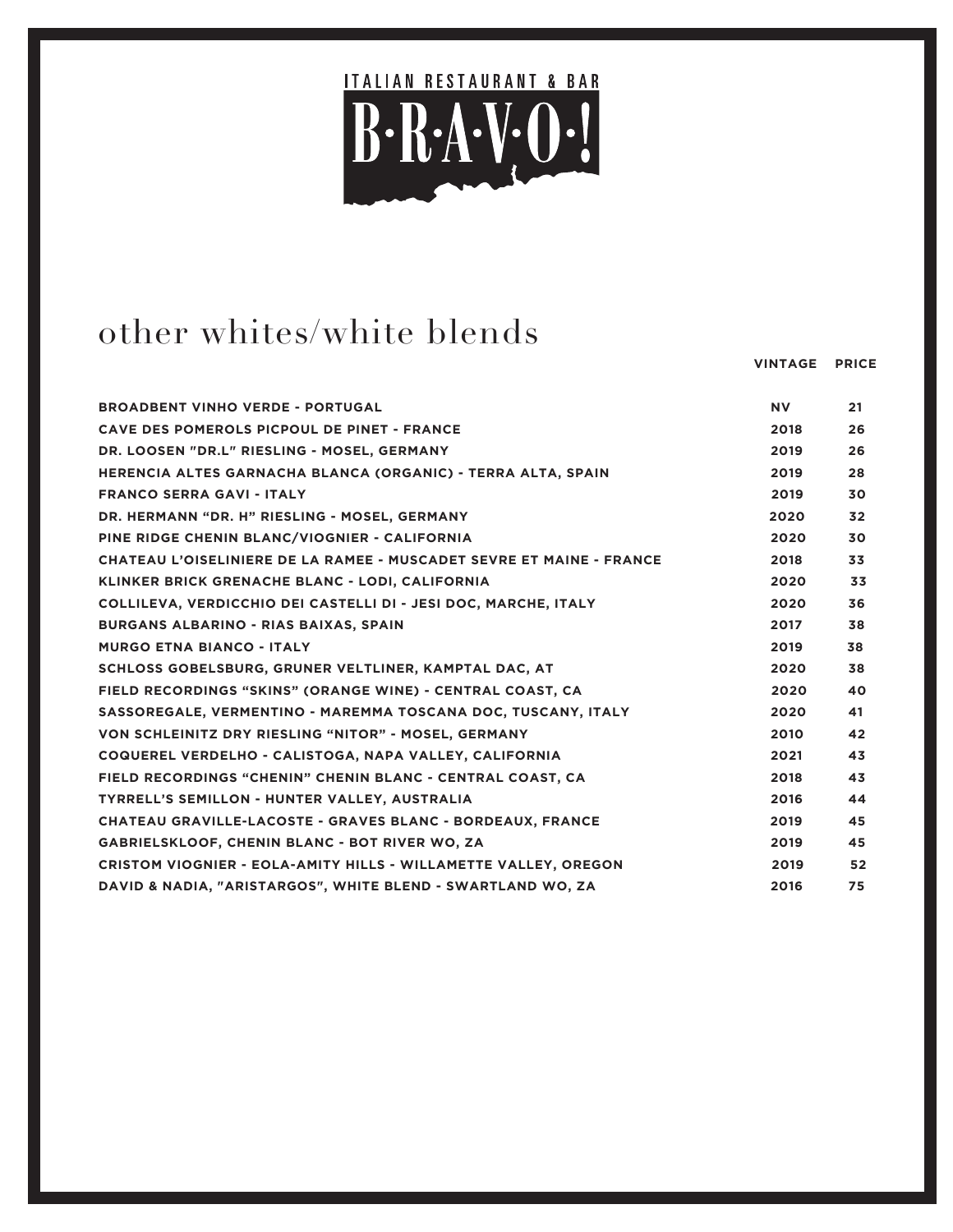

# pinot gris/pinot grigio

|                                                                                       | VINTAGE PRICE |          |
|---------------------------------------------------------------------------------------|---------------|----------|
|                                                                                       |               |          |
| CIELO PINOT GRIGIO - DELLE VENEZIE, ITALY<br>RIFF PINOT GRIGIO - DELLE VENEZIE, ITALY | 2020<br>2020  | 30<br>30 |
| ELK COVE PINOT GRIS - WILLAMETTE VALLEY, OREGON                                       | 2020          | 40       |
| J VINEYARDS, PINOT GRIS - CALIFORNIA, CALIFORNIA                                      | 2020          | 40       |
| KING ESTATE PINOT GRIS - WILLAMETTE VALLEY, OREGON                                    | 2019          | 41       |
| SANTA MARGHERITA, PINOT GRIGIO - VALDADIGE DOC, VENETO, ITALY                         | <b>NV</b>     | 55       |
| ZACCAGNINI PINOT GRIGIO - ABRUZZO, ITALY                                              | 2016          | 56       |

### rosé

|                                                                         | <b>VINTAGE</b> | <b>PRICE</b> |
|-------------------------------------------------------------------------|----------------|--------------|
| <b>BROADBENT VINHO VERDE ROSÉ - PORTUGAL</b>                            | 2012           | 24           |
| ELICIO, MEDITERRANEE IGP - RHONE, FRANCE                                | 2020           | 28           |
| ALBERT BICHOT "C'EST LA VIE", ROSE - PAYS D' OC, FRANCE                 | 2020           | 29           |
| THE PINOT PROJECT ROSE - FRANCE                                         | 2020           | 30           |
| <b>CONUNDRUM ROSÉ - CALIFORNIA</b>                                      | <b>NV</b>      | 32           |
| <b>BABYLONSTOREN ROSE OF MOURVEDRE - SOUTH AFRICA</b>                   | 2020           | 32           |
| <b>CLOS LA COUTALE, MALBEC ROSE - CAHORS, FRANCE</b>                    | 2020           | 32           |
| <b>JUSTIN MONMOUSSEAU ROSE D'ANJOU - LOIRE VALLEY, FRANCE</b>           | 2020           | 33           |
| <b>DOMAINE LAFAGE "MIRAFLORS" - ROUSSILLON, FRANCE</b>                  | 2020           | 38           |
| SUMMER WATER ROSE - CENTRAL COAST, CA                                   | 2019           | 38           |
| THREE BY WADE, CALIFORNIA ROSE - CALIFORNIA                             | 2020           | 38           |
| DOMAINE DE FONTSAINTE, GRIS DE GRIS ROSE - CORBIERES, LANGUEDOC, FRANCE | 2020           | 40           |
| SUMMER WATER BUBBLY - BRUT ROSE, FRANCE                                 | <b>NV</b>      | 40           |
| HOGWASH, CALIFORNIA ROSE - OAKVILLE, NAPA VALLEY, CA                    | 2020           | 44           |
| GRAPE ABDUCTION "AWESOME MIX VOL. 2" - STAJERSKA-SLOVENIA, PODRAVJE, SI | 2021           | 58           |
| DOMAINE DE LA TOUR, BANDOL ROSE - PROVENCE, FRANCE                      | 2020           | 75           |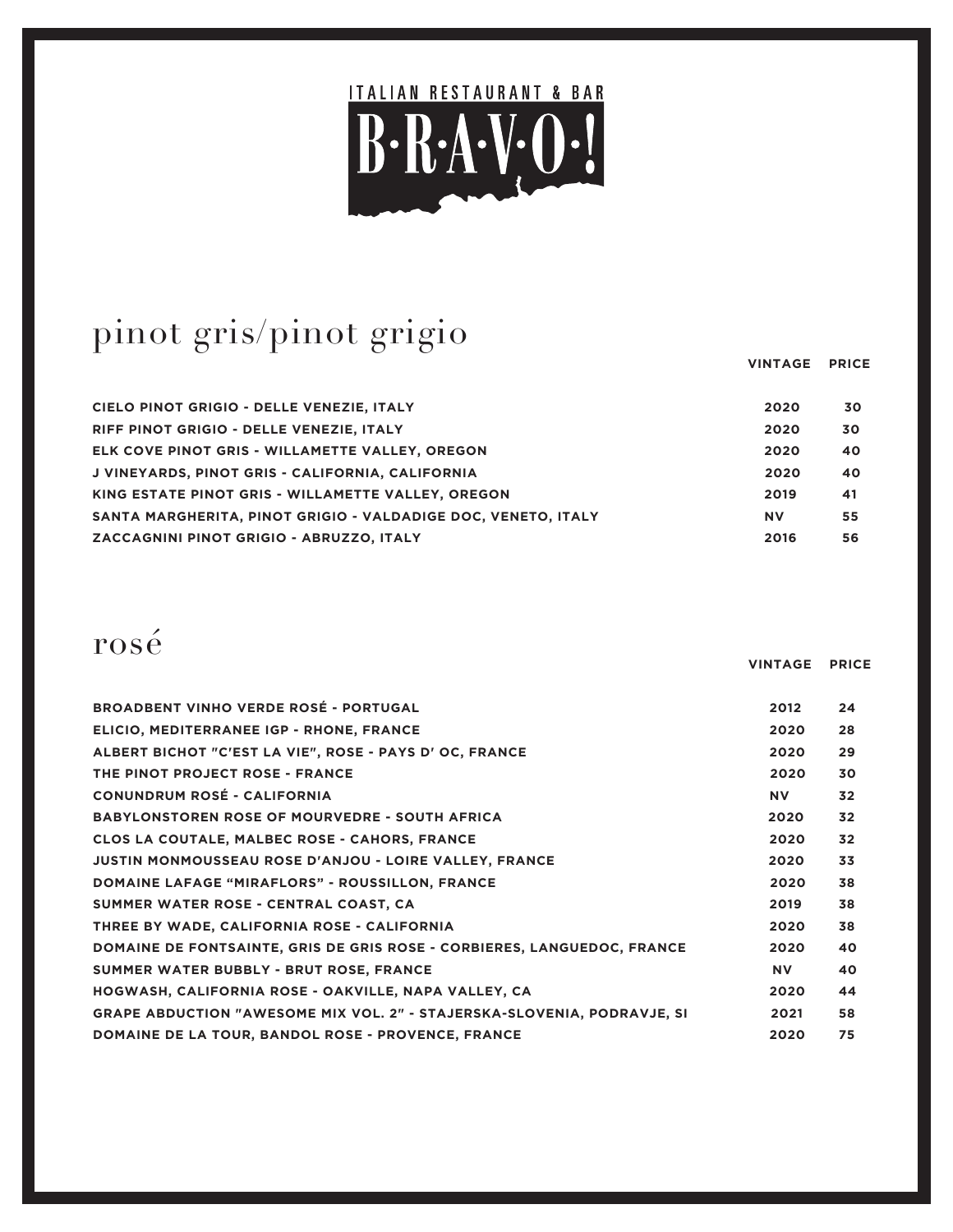

# sparkling wine/champagne

| <b>CONTE EMO DE CAPODILISTA PROSECCO - PADOVA, ITALY</b>                     | <b>NV</b> | 29  |
|------------------------------------------------------------------------------|-----------|-----|
| CONQUILLA, BRUT ROSE - CAVA DO, BARCELONA, ES                                | <b>NV</b> | 30  |
| BELSTAR PROSECCO - VALDOBBIADENE, ITALY                                      | <b>NV</b> | 33  |
| <b>GRUET BRUT - NEW MEXICO</b>                                               | <b>NV</b> | 34  |
| LAMPO PROSECCO - TREVISO, ITALY                                              | <b>NV</b> | 36  |
| <b>NAVERAN BRUT ROSE - CAVA, SPAIN</b>                                       | 2019      | 38  |
| FRITZ MULLER PERLWEIN ROSA TROCKEN - RHEINHESSEN, GERMANY                    | <b>NV</b> | 40  |
| CHIARLI LAMBRUSCO GRASPAROSSA DI CASTELVETRO AMABILE - EMILIA-ROMAGNA, ITALY | NV .      | 40  |
| FIELD RECORDINGS PET NAT ROSE - PASO ROBLES, CA                              | 2020      | 41  |
| <b>CHANDON BRUT - CALIFORNIA</b>                                             | <b>NV</b> | 49  |
| CARL EHRHARD PINOT SEKT BRUT-RUDESHEIM - RHEINGAU, GERMANY                   | 2016      | 48  |
| <b>TISSOT BUGEY ROSE - EXTRA DRY - FRANCE</b>                                | 2018      | 48  |
| <b>CHANDON BRUT ROSÉ - CALIFORNIA</b>                                        | <b>NV</b> | 51  |
| MURGO, METODO CLASSICO BRUT - MT ETNA, SICILY, ITALY                         | 2018      | 57  |
| <b>GONC "CANVAS" PET NAT SPARKLING - SLOVENIA</b>                            | <b>NV</b> | 58  |
| LUCIEN ALBRECHT CREMANT D'ALSACE - ALSACE, FRANCE                            | <b>NV</b> | 63  |
| PHILLIPE FONTAINE BRUT - CHAMPAGNE, FRANCE                                   | <b>NV</b> | 92  |
| J. LASALLE PREMIER CRU BRUT - CHAMPAGNE, FRANCE                              | <b>NV</b> | 95  |
| <b>IRON HORSE WEDDING CUVEE - SEBASTOPOL, CALIFORNIA</b>                     | 2016      | 98  |
| A.R. LEGNOBLE "INTENSE" BRUT - CHAMPAGNE, FRANC                              | <b>NV</b> | 98  |
| <b>VEUVE CLICQUOT "YELLOW LABEL" BRUT - CHAMPAGNE, FRANCE</b>                | <b>NV</b> | 115 |
| L. AUBRY FILS, BRUT - PREMIER CRU, CHAMPAGNE, FR                             | <b>NV</b> | 116 |
| VEUVE CLICQUOT BRUT ROSÉ - CHAMPAGNE, FRANCE                                 | <b>NV</b> | 128 |
| RUINART BRUT ROSÉ - CHAMPAGNE, FRANCE                                        | <b>NV</b> | 184 |
|                                                                              |           |     |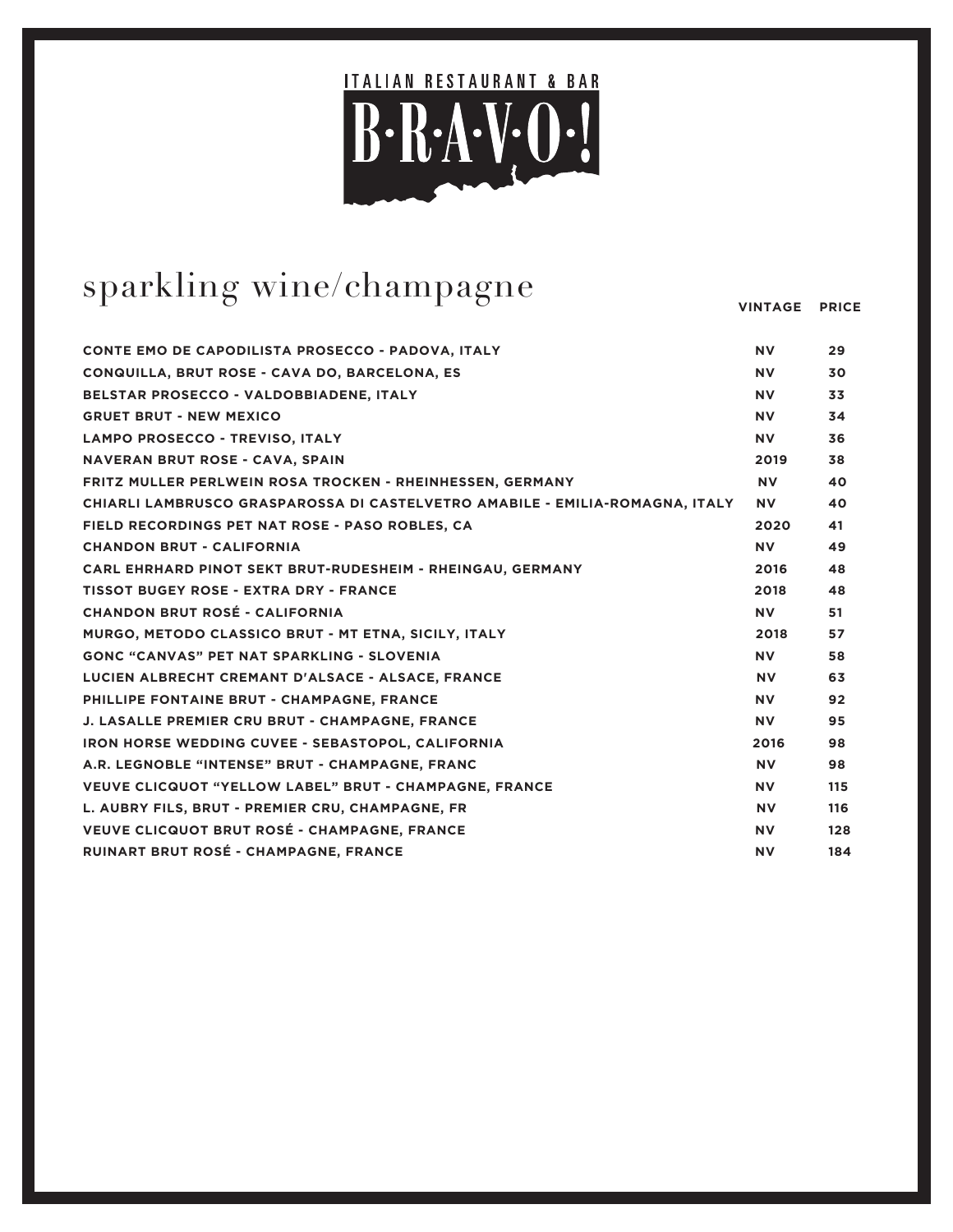

 **VINTAGE PRICE**

### pinot noir

**STEMA - VENETO, ITALY 2019 28 BOUCHARD AINE & FILS - PAYS D'OC, FRANCE 2018 30 HAHN VINEYARDS - MONTEREY COUNTY, CALIFORNIA 2019 30 JELU - PATAGONIA, ARGENTINA 2016 35 MWC WINERY - VICTORIA, AUSTRALIA 2018 38 HORIZON DE BICHOT, PINOT NOIR - LIMOUX, LAGUEDOC, FR 2020 38 INSCRIPTION (BY KING ESTATE) - WILLAMETTE VALLEY, OR 2019 40 MEIOMI - CALIFORNIA 2019 47 LOUIS JADOT - BURGUNDY, FRANCE 2018 49 PLANET OREGON, PINOT NOIR - WILLAMETTE VALLEY, OR 2020 53 BELLE GLOS, "BALADE" - STA RITA HILLS, SANTA BARBARA COUNTY, CA 2020 53 THE CALLING - MONTEREY COUNTY, CA 2019 53 ERIC KENT - APPELLATION SERIES - SONOMA COAST, CA 2018 59 ZANOTELLI PINOT NERO - TRENTINO, ITALY 2018 71 FIDDLEHEAD CELLARS "SEVEN TWENTY EIGHT" - SANTA RITA HILLS, CA 2013 90 CAKEBREAD - TWO CREEKS VINEYARD - ANDERSON VALLEY, CA 2018 103**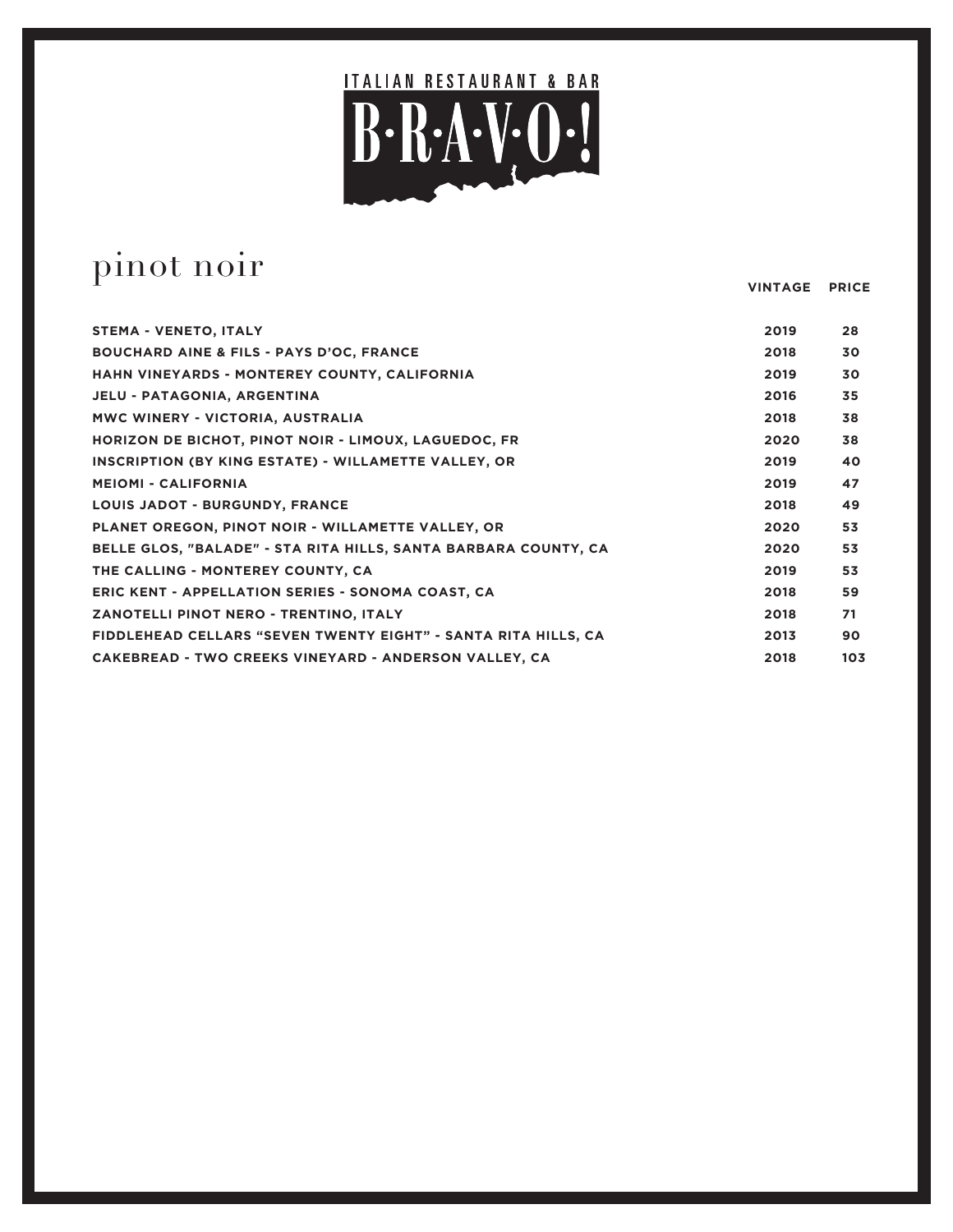

# syrah/shiraz/petite sirah

 **VINTAGE PRICE**

 **VINTAGE PRICE**

| <b>BOOM BOOM (BY CHARLES SMITH) - COLUMBIA VALLEY, WASHINGTON</b>    | 2017 | 34  |
|----------------------------------------------------------------------|------|-----|
| PETITE PETIT (85% PETITE SIRAH, 15% PETIT VERDOT) - LODI CALIFORNIA  | 2019 | 40  |
| FIELD RECORDINGS "PETS" PETITE SIRAH - SANTA BARBARA COUNTY, CA      | 2018 | 40  |
| KLINKER BRICK 'FERRAH' SYRAH - LODI. CALIFORNIA                      | 2016 | 42  |
| <b>GABRIELSKLOOF, SYRAH - BOT RIVER WO, ZA</b>                       |      | 45  |
| <b>ELDERTON SHIRAZ - BAROSSA, AU</b>                                 | 2017 | 63  |
| <b>FOWLES "LADIES WHO SHOOT THEIR LUNCH". SHIRAZ - VICTORIA. AU</b>  | 2018 | 79  |
| CAYMUS-SUISUN "GRAND DURIF" PETITE SIRAH - SUISUN VALLEY, CALIFORNIA | 2017 | 103 |

## zinfandel

| <b>COSENTINO "THE ZIN" - LODI, CALIFORNIA</b>   | 2019 | 33 |
|-------------------------------------------------|------|----|
| 7 DEADLY ZINS - LODI, CALIFORNIA                | 2017 | 33 |
| SEGHESIO - SONOMA COUNTY, CA                    | 2019 | 53 |
| RIDGE - PAGANI RANCH - SONOMA COUNTY, CA        | 2019 | 92 |
| BIALE - BLACK CHICKEN - NAPA VALLEY, CALIFORNIA | 2019 | 98 |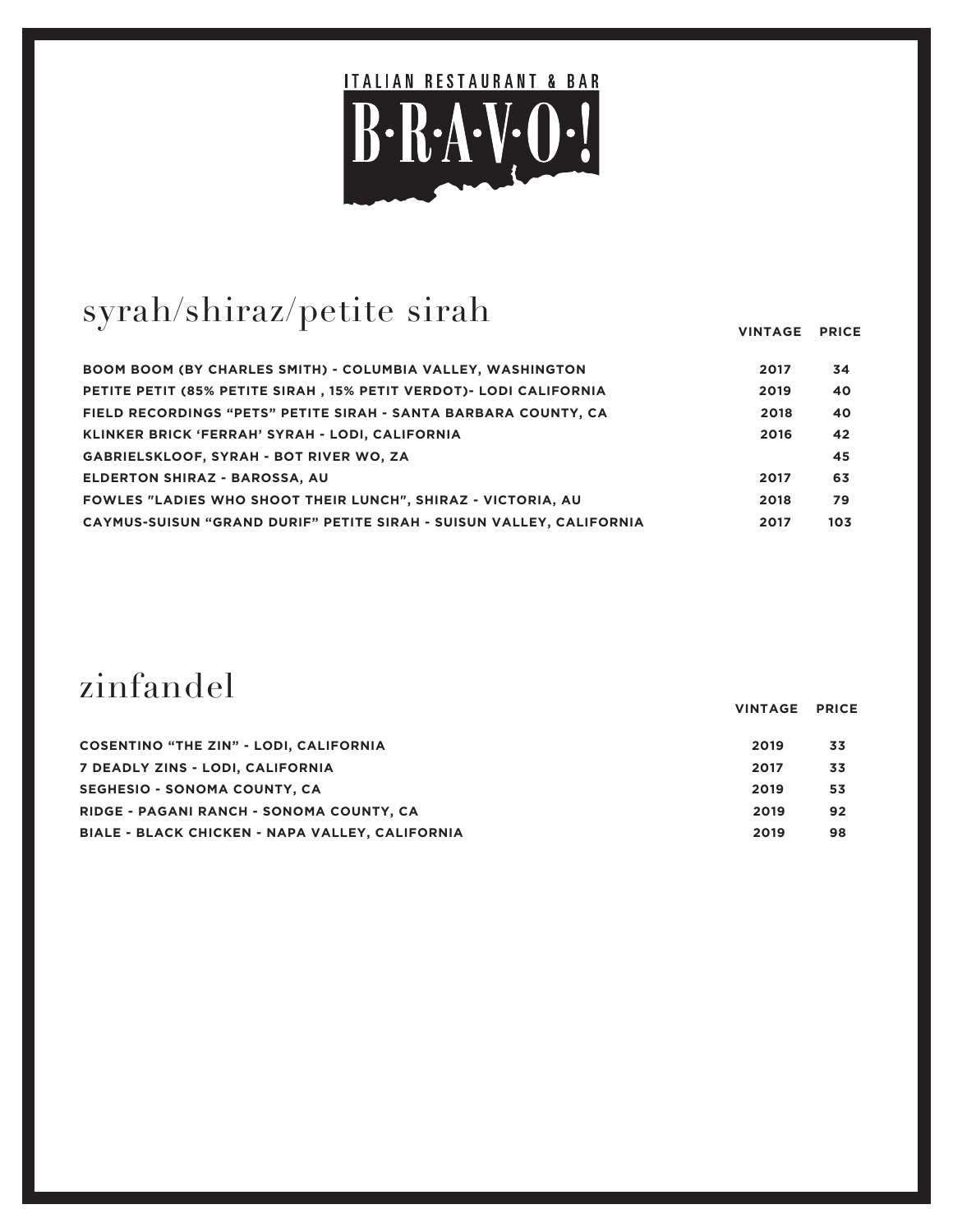

 **VINTAGE PRICE**

### cabernet sauvignon

| <b>MCMANIS - LODI, CA</b>                                            | 2019 | 28  |
|----------------------------------------------------------------------|------|-----|
| <b>COMTESSE MARION - PAYS D'OC, FRANCE</b>                           | 2020 | 31  |
| <b>ROBERT HALL - PASO ROBLES, CA</b>                                 | 2018 | 33  |
| FREAKSHOW (BY MICHAEL DAVID) - LODI, CALIFORNIA                      | 2019 | 35  |
| LE BONHEUR "THE CANAAN", CABERNET SAUVIGNON - STELLENBOSCH W.O., ZA  | 2018 | 38  |
| <b>PARDUCCI "TRUE GRIT" RESERVE - MENDOCINO, CALIFORNIA</b>          | 2017 | 40  |
| IN SHEEPS CLOTHING - WASHINGTON STATE                                | 2020 | 40  |
| <b>CHATEAU SMITH - WASHINGTON STATE</b>                              | 2018 | 41  |
| KATE ARNOLD - COLUMBIA VALLEY, WASHINGTON                            | 2018 | 41  |
| SMITH AND HOOK - CENTRAL COAST, CA                                   | 2019 | 42  |
| ANAHATA - COLUMBIA VALLEY, WA                                        | 2017 | 45  |
| SEAN MINOR - NORTH COAST, CALIFORNIA                                 | 2017 | 45  |
| ALEXANDER VALLEY VINEYARDS - ALEXANDER VALLEY, SONOMA, CALIFORNIA    | 2018 | 46  |
| <b>BONANZA - CALIFORNIA</b>                                          | NV.  | 47  |
| CLOS ANAIS - NAPA VALLEY, CALIFORNIA                                 | 2017 | 52  |
| <b>EARTHQUAKE - LODI, CA</b>                                         | 2018 | 53  |
| FRANCISCAN - MONTEREY, CALIFORNIA                                    | 2019 | 54  |
| NORTH BY NORTHWEST - COLUMBIA VALLEY, WASHINGTON                     | 2015 | 55  |
| BERINGER - KNIGHTS VALLEY - SONOMA COUNTY, CALIFORNIA                | 2017 | 67  |
| WHITEHALL LANE - NAPA VALLEY, CALIFORNIA                             | 2018 | 98  |
| <b>COQUEREL - NAPA VALLEY, CALIFORNIA</b>                            | 2018 | 80  |
| LOUIS MARTINI CABERNET SAUVIGNON - NAPA VALLEY, CA                   | 2017 | 84  |
| THREE BY WADE, CABERNET SAUVIGNON - NAPA VALLEY, CA                  | 2019 | 86  |
| ITALICS "TERROIR" - NAPA VALLEY, CALIFORNIA                          | 2018 | 100 |
| JORDAN WINERY - ALEXANDER VALLEY, CALIFORNIA                         | 2017 | 105 |
| SADDLEBACK CELLARS - NAPA VALLEY, CALIFORNIA                         | 2017 | 115 |
| <b>GROTH CABERNET SAUVIGNON - OAKVILLE, NAPA VALLEY, CA</b>          | 2015 | 132 |
| CAYMUS - NAPA VALLEY, CALIFORNIA                                     | 2019 | 182 |
| SILVER OAK, CABERNET SAUVIGNON, ALEXANDER VALLEY - SONOMA COUNTY, CA | 2017 | 186 |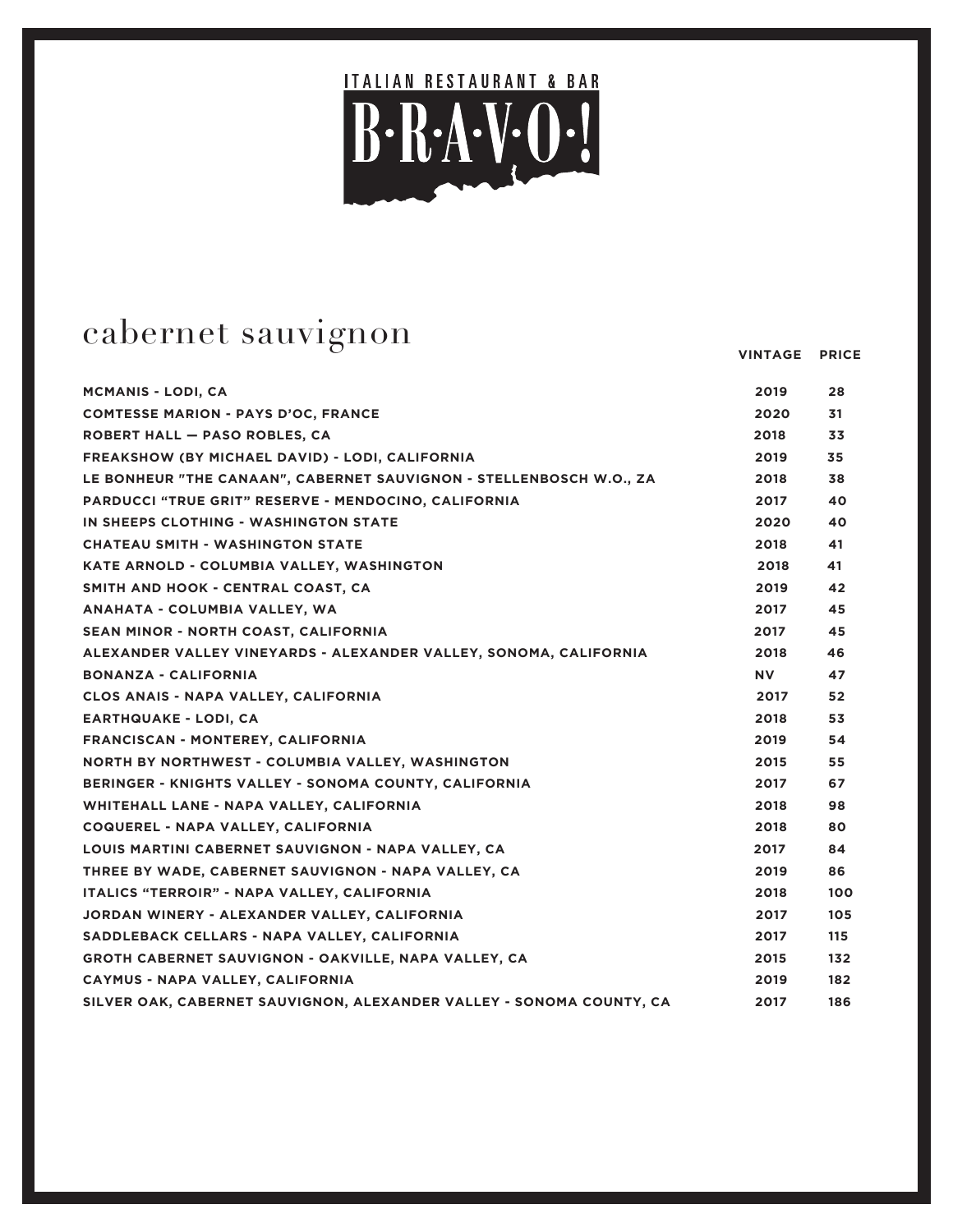

# other reds/red blends

| <b>CASTELMAURE LA BUVETTE - FRANCE</b>                                             | <b>NV</b> | 20 |
|------------------------------------------------------------------------------------|-----------|----|
| SANTA CAROLINA RESERVE - CARMENERE, VALLE DE CACHAPOAL DO, CENTRAL VALLEY, CL 2020 |           | 24 |
| NEXT RED (BY KING ESTATE) - COLUMBIA VALLEY, WASHINGTON                            | 2017      | 27 |
| ALTOVINUM EVODIA GARNACHA - ARAGON, SPAIN                                          | 2017      | 28 |
| HERENCIA ALTES GARNACHA (ORGANIC) - TERRA ALTA, SPAIN                              | 2018      | 28 |
| BABYLONSTOREN,"SOETMELKSVLEI" RED BLEND - SIMONSBERG-PAARL WO, ZA                  | 2017      | 30 |
| <b>CULTUSBONI CETAMURA CHIANTI - ITALY</b>                                         | 2019      | 30 |
| MOSEN CLETO CRIANZA (GARNACHA/TEMPRANILLO) - CAMPO DI BORJA, SPAIN                 | 2017      | 30 |
| IRIS MALBEC "DOBLE" - MENDOZA, ARGENTINA                                           | 2019      | 30 |
| BINDI SERGARDI "LA BONCIA" CHIANTI - ITALY                                         | 2019      | 31 |
| L'AVENIR, PINOTAGE - STELLENBOSCH W.O., ZA                                         | 2020      | 32 |
| CHATEAU LAMOTHE CASTERA "CUVEE MARGAUX" - BORDEAUX, FRANCE                         | 2016      | 33 |
| ELDERTON, "E SERIES", SHIRAZ/CABERNET SAUVIGNON BLEND - BAROSSA, AU                | 2016      | 34 |
| MWC WINERY SHIRAZ MOURVÉDRE - VICTORIA, AUSTRALIA                                  | 2017      | 35 |
| LA POSTA MALBEC - PIZZELLA VINEYARD - MENDOZA, ARGENTINA                           | 2017      | 35 |
| KLINKER BRICK "BRICKMASON" RED BLEND - LODI, CALIFORNIA                            | 2016      | 35 |
| <b>CHATEAU MEILLIER - CUVEE PRESTIGE - BORDEAUX, FRANCE</b>                        | 2018      | 36 |
| CP, BARBERA - PIEMONTE DOC, IT                                                     | 2015      | 36 |
| <b>CHATEAU BRIOT CABERNET SAUVIGNON MERLOT - BORDEAUX, FRANCE</b>                  | 2018      | 36 |
| ORBAIO, TOSCANA ROSSO IGT - TUSCANY, IT                                            | 2015      | 37 |
| SOTTANO MALBEC RESERVA - MENDOZA, ARGENTINA                                        | 2018      | 38 |
| DOMAINE LA REJEANNE, "LES TERRASSES" - COTE DU RHONE, RHONE, FR                    | 2019      | 38 |
| <b>MAS DES ETOILES "PETITE ETOILE" (100% MALBEC) - CAHORS, FRANCE</b>              | 2016      | 39 |
| VILLA CALCINAIA CHIANTI CLASSICO - ITALY                                           | 2017      | 42 |
| SUSANA BALBO MALBEC - MENDOZA, ARGENTINA                                           | 2017      | 42 |
| INVOLUNTARY COMMITMENT (BY ANDREW WILL) - COLUMBIA VALLEY, WASHINGTON              | 2019      | 42 |
| VIETTI TRE VIGNE - BARBERA D'ASTI - PIEDMONT, IT                                   | 2019      | 42 |
| IZADI RESERVA - RIOJA, SPAIN                                                       | 2016      | 43 |
| VILLACRECES PRUNO - RIBERA DEL DUERO, SPAIN                                        | 2018      | 44 |
| ALEXANDER VALLEY VINEYARDS CABERNET FRANC - SONOMA COUNTY, CALIFORNIA              | 2018      | 47 |
| <b>MURGO ETNA ROSSO - NERELLO MASCALESE - SICILY, ITALY</b>                        | 2018      | 48 |
| DAVID & NADIA, "TOPOGRAPHY", PINOTAGE - SWARTLAND WO, ZA                           | 2020      | 49 |
| BLACK ROCK WINERY "COUGAR'S CUVEE" - LAKE COUNTY, CALIFORNIA                       | 2014      | 52 |
| <b>NUMANTHIA TERMES TORO - SPAIN</b>                                               | 2016      | 55 |
| <b>MONSANTO CHIANTI CLASSICO RISERVA - ITALY</b>                                   | 2017      | 57 |
| PAOLO SCAVINO, NEBBIOLO - PIEDMONT, IT                                             | 2019      | 60 |
|                                                                                    |           |    |